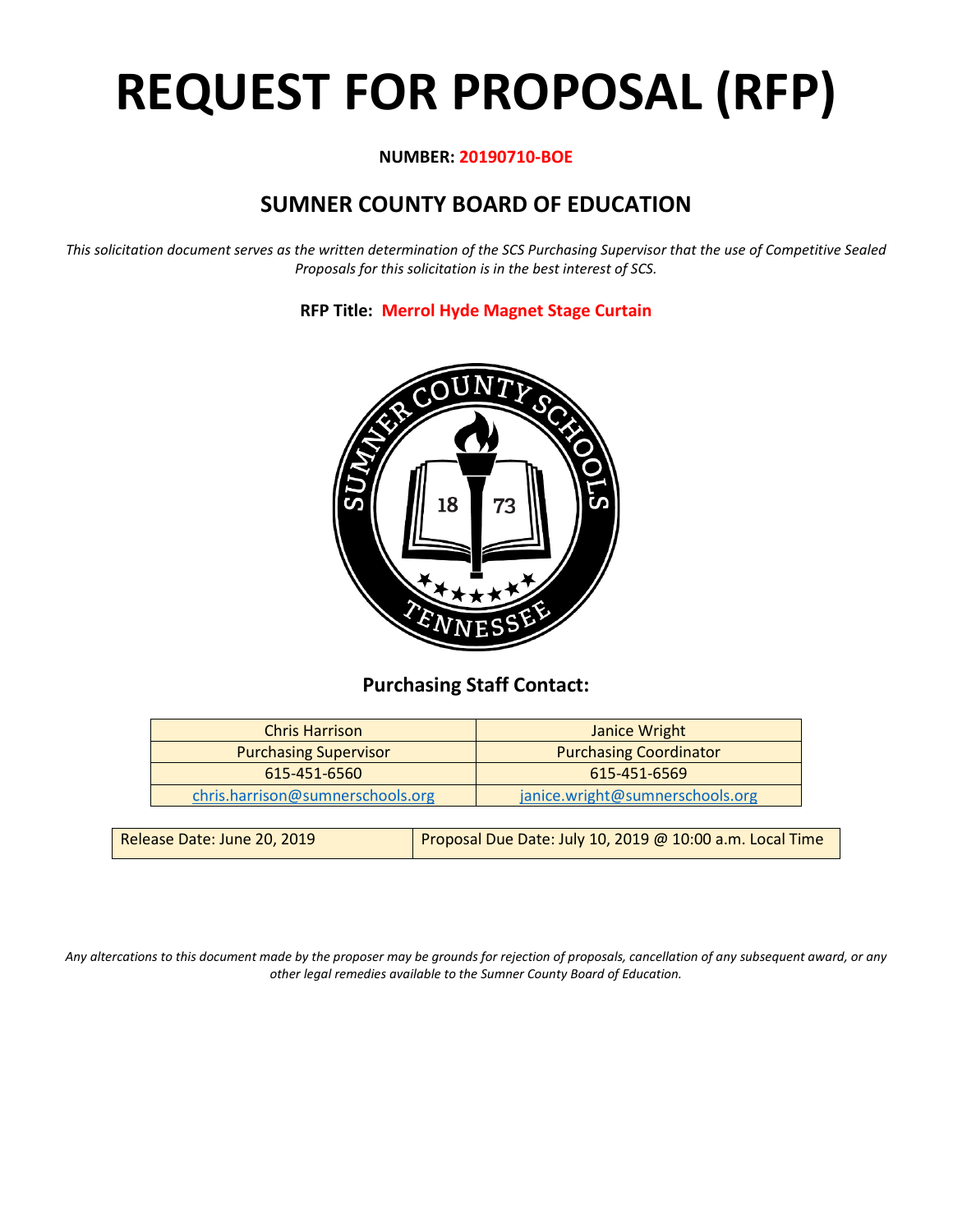# **NOTICE TO PROPOSERS**

There may be one or more amendments to this RFP. In order to receive communication for any such amendments issued specifically to this RFP, the proposer must provide a Notice of Intent to Propose to the Sumner County Board of Education (SCS) Purchasing Department. The proposer must utilize this form when submitting notice. The notice may be sent by email to: Purchasing Office, purchasing@sumnerschools.org. SCS will send amendments only to those proposers which complete and return this information by the deadline list in the RFP Schedule of Events (Section 4).

| <b>RFP Number:</b>      | 20190710-BOE Merrol Hyde Magnet Stage Curtain |
|-------------------------|-----------------------------------------------|
| Company Name:           |                                               |
| <b>Mailing Address:</b> |                                               |
|                         |                                               |
|                         |                                               |
| Phone Number:           |                                               |
| <b>Contact Person:</b>  |                                               |
| <b>Email Address:</b>   |                                               |
|                         |                                               |
| Authorized Signature    |                                               |
| <b>Printed Name</b>     |                                               |
| Date                    |                                               |

Emailed amendments will be sent in a Microsoft Word (Office for Windows) or Portable Document Format (pdf) format. Any alterations to the document made by the proposer may be grounds for rejection of proposal, cancellation of any subsequent award or any other legal remedies available to the Sumner County Board of Education.

Amendments will also be posted on the SCS website **https://sumnerschools.org/index.php/current-bids-and-rfps** and attached to the solicitation listing as a PDF or WORD file. Check the particular solicitation on the Current Bids and RFPs webpage for any posted amendments.

By completing and returning this form, the Proposer has expressed its intent to provide a proposal for **20190710-BOE Merrol Hyde Magnet Stage Curtain.**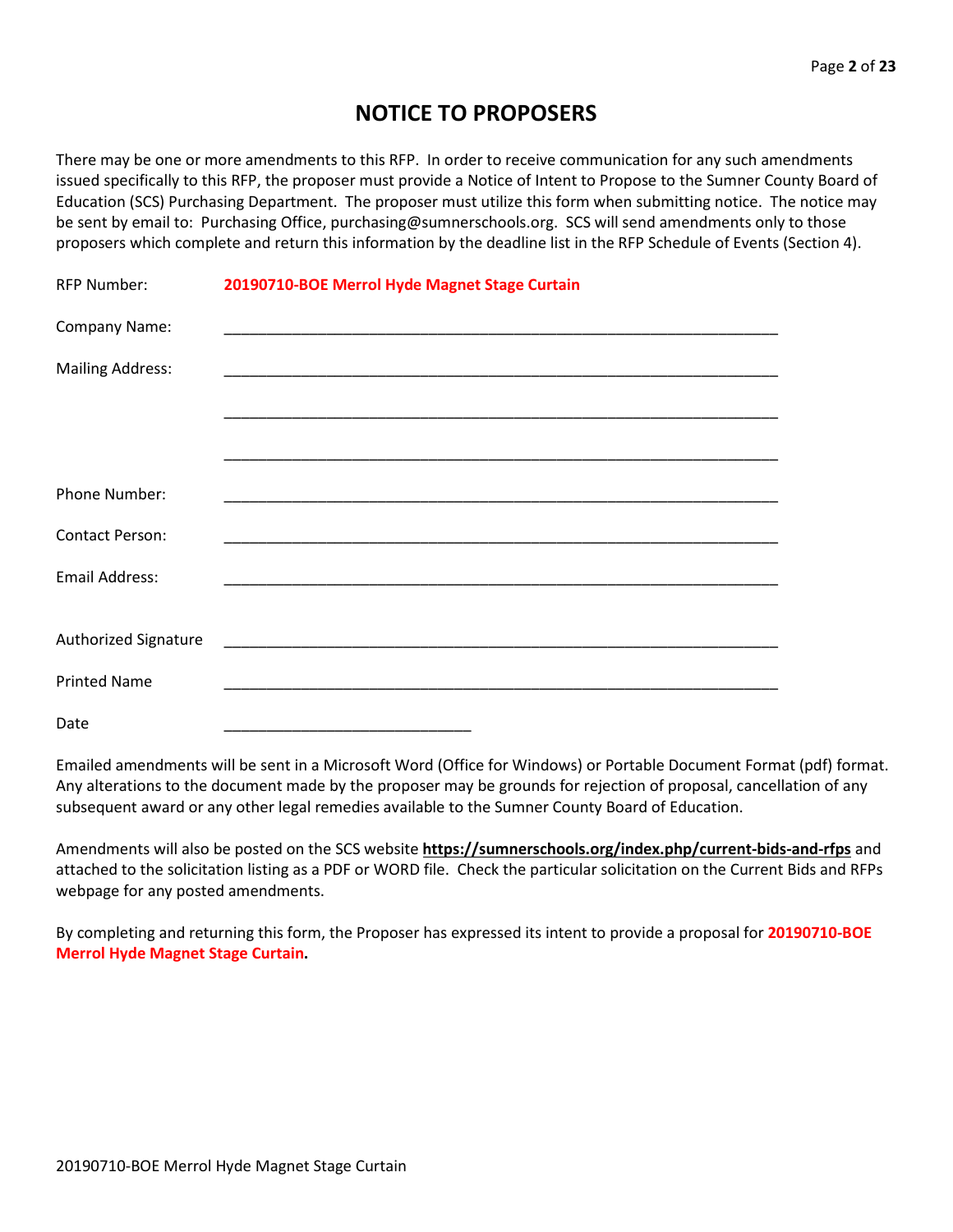# **TABLE OF CONTENTS**

- 1. Introduction/Overview
	- 1.1. Purpose
	- 1.2. Contact Information
- 2. Requirements
	- 2.1. Scope of Work/Specifications
	- 2.2. Contactor Obligations
- 3. Source Selection and Contract Award
- 4. Schedule of Events
- 5. Instructions for Proposal
	- 5.1. Required Forms
	- 5.2. New Vendors
	- 5.3. Acknowledgement of Insurance Requirements
	- 5.4. Clarification and Interpretation of RFP
	- 5.5. Proposal Package
	- 5.6. Delivery of Proposals
	- 5.7. Evaluation of Proposals
	- 5.8. Request for Clarification of Proposals
	- 5.9. Protests
- 6. Attachments
	- 6.1. Contact Information
	- 6.2. Bid Form/Certification
	- 6.3. References
	- 6.4. Certification Regarding Debarment or Suspension
	- 6.5. Condition of Submitting Proposal
	- 6.6. Statement of Non-Collusion
	- 6.7. Attestation Re Personnel
	- 6.8. Drug Free Workplace Affidavit
	- 6.9. IRS Form W-9
		- \**An online, fillable version can be found at https://www.irs.gov/pub/irs-pdf/fw9.pdf*
	- 6.10. Standard Terms & Conditions
	- 6.11. Vendor Checklist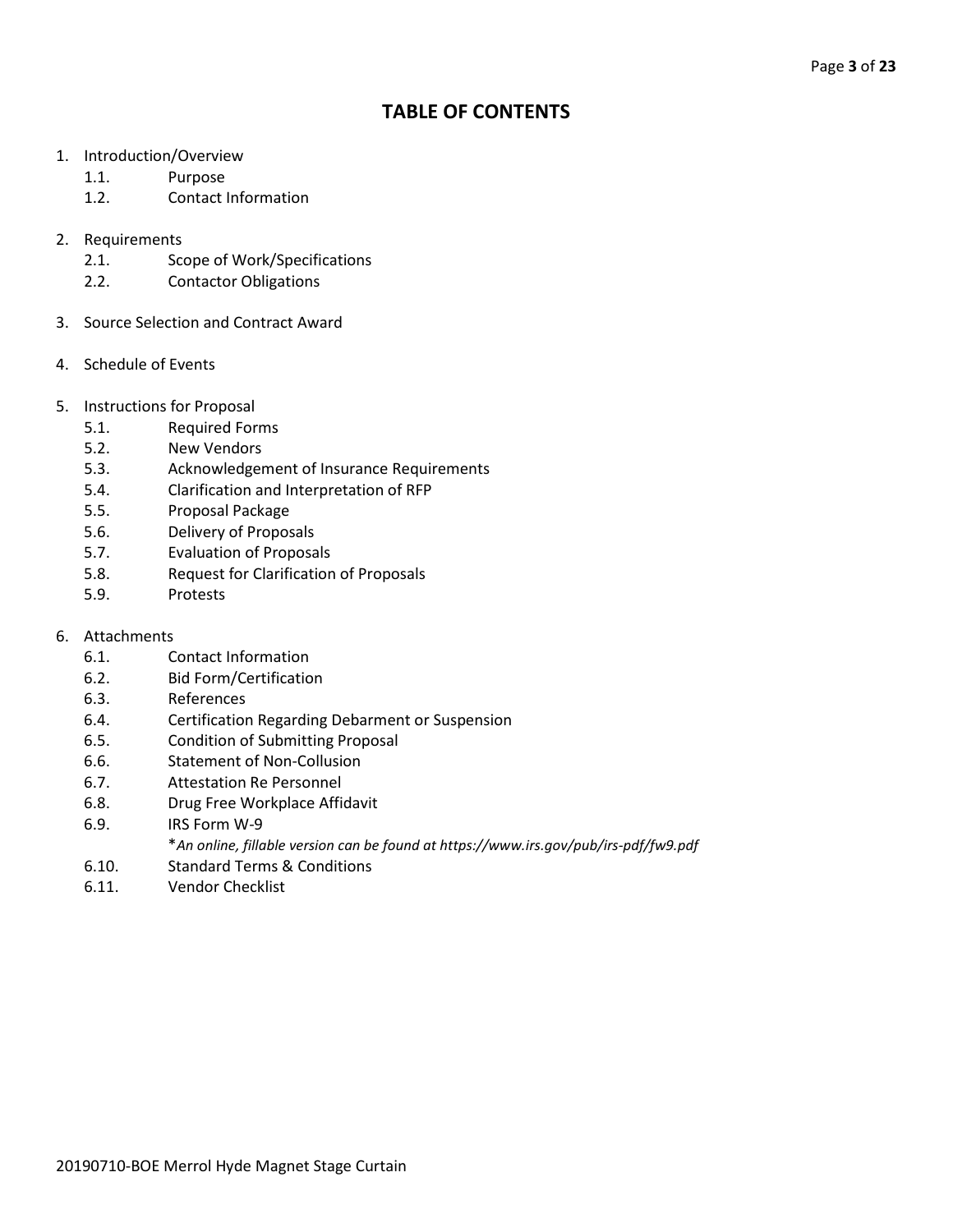#### 1. Introduction/Overview

#### 1.1. Purpose

The Sumner County Board of Education (SCS) is requesting sealed proposals for the installation of new stage curtains at Merrol Hyde Magnet.

1.2. Contact Information

Unauthorized contact regarding this RFP with employees or officials of SCS other than the Purchasing Supervisor named below may result in disqualification from this procurement process.

Interested parties must direct all communication regarding this RFP to the Purchasing Supervisor, who is SCSs only official point of contact for this RFP.

| <b>RFP Procedures</b>            | <b>RFP Specifications</b> |
|----------------------------------|---------------------------|
| <b>Chris Harrison</b>            |                           |
| <b>Purchasing Supervisor</b>     |                           |
| 1500 Airport Road                |                           |
| Gallatin, TN 37066               |                           |
| chris.harrison@sumnerschools.org |                           |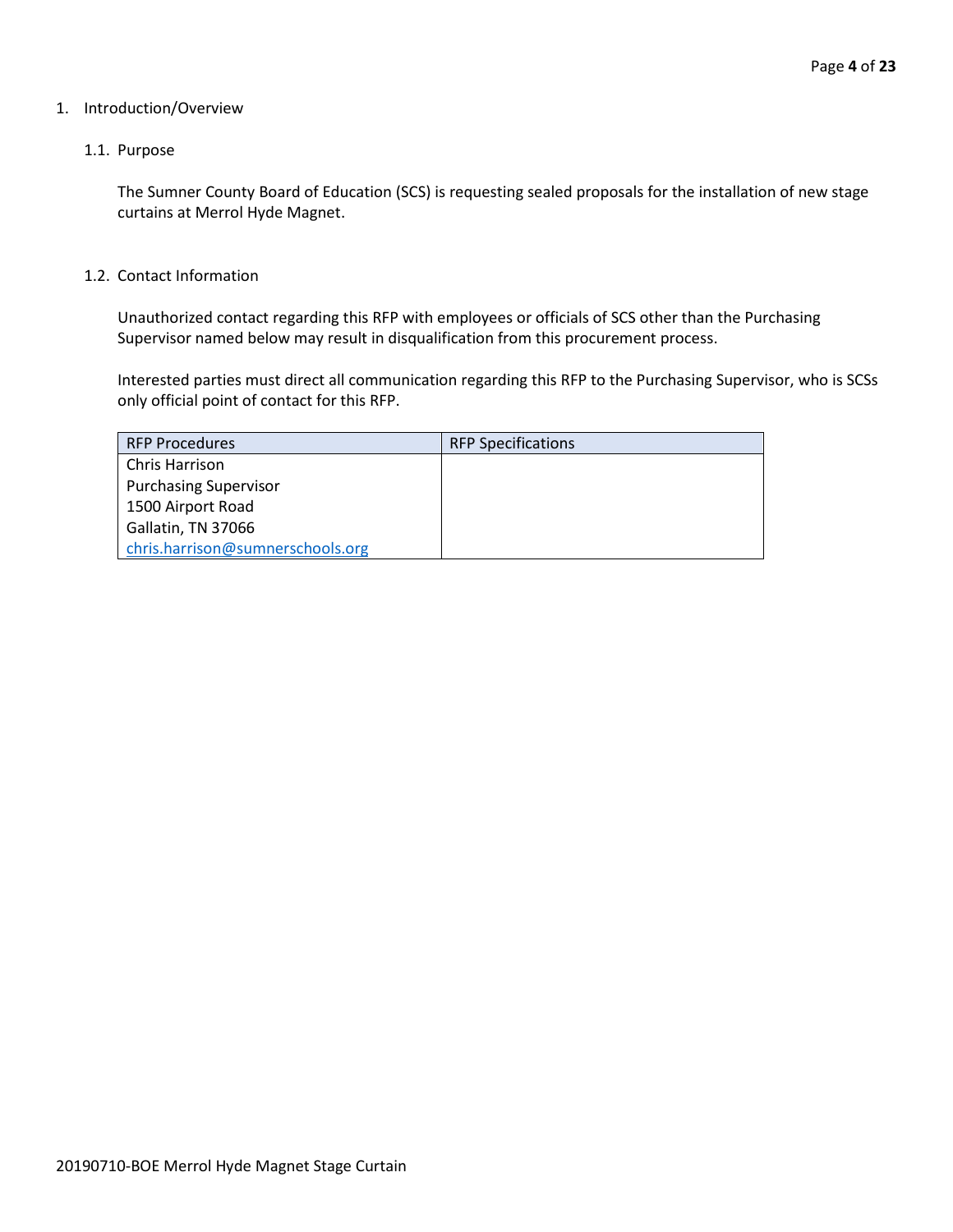# 2. Requirements

2.1. Scope of Work / Specifications

The project shall consist of replacing the existing Front Setting and Rear Setting. The bidder is responsible for all field measurements. The bidder is responsible for delivery, installation and any/all materials necessary to complete the project.

All drapery fabric must be inherently flame resistant or chemical flame resistant by immersion treatment to comply with NFPA 701. The bidder must include a standard one-year warranty for installation and workmanship. Fabric samples must be provided upon request.

To schedule a site visit please contact Darren Frank (Merrol Hyde Magnet Principal) at [darren.frank@sumnerschools.org](mailto:darren.frank@sumnerschools.org) or 615-424-3175.

**Jobsite:** Merrol Hyde Magnet 128 Township Drive Hendersonville, TN 37075

# **Approximate Stage Opening:** 36' W x 10' 5" H x 9' D

# **Front Setting**

- IFR Medium Weight Polyester Velour
- 1 Each: Front Valance
	- o 50% added fullness with box pleats
- 2 Each: Front Curtain Panels
	- o 50% added fullness with box pleats
	- o Jack Chain in bottom hem
	- o 12" turnbacks on all sides
- 1 Lot: 14-gauge Steel Box Track System with Rope and Floor Pulley

## **Rear Setting**

- IFR Light Weight Polyester Velour
- 2 Each: Rear Curtain Panels
	- o 50% added fullness with box pleats
	- o Jack Chain in bottom hems
- 2 Each: Side Curtain Panels
	- o 50% added fullness with box pleats
	- o Jack Chain in bottom hems
- 1 Lot: 14-gauge Steel Box Track System for Rear and Side Curtains Walk Draw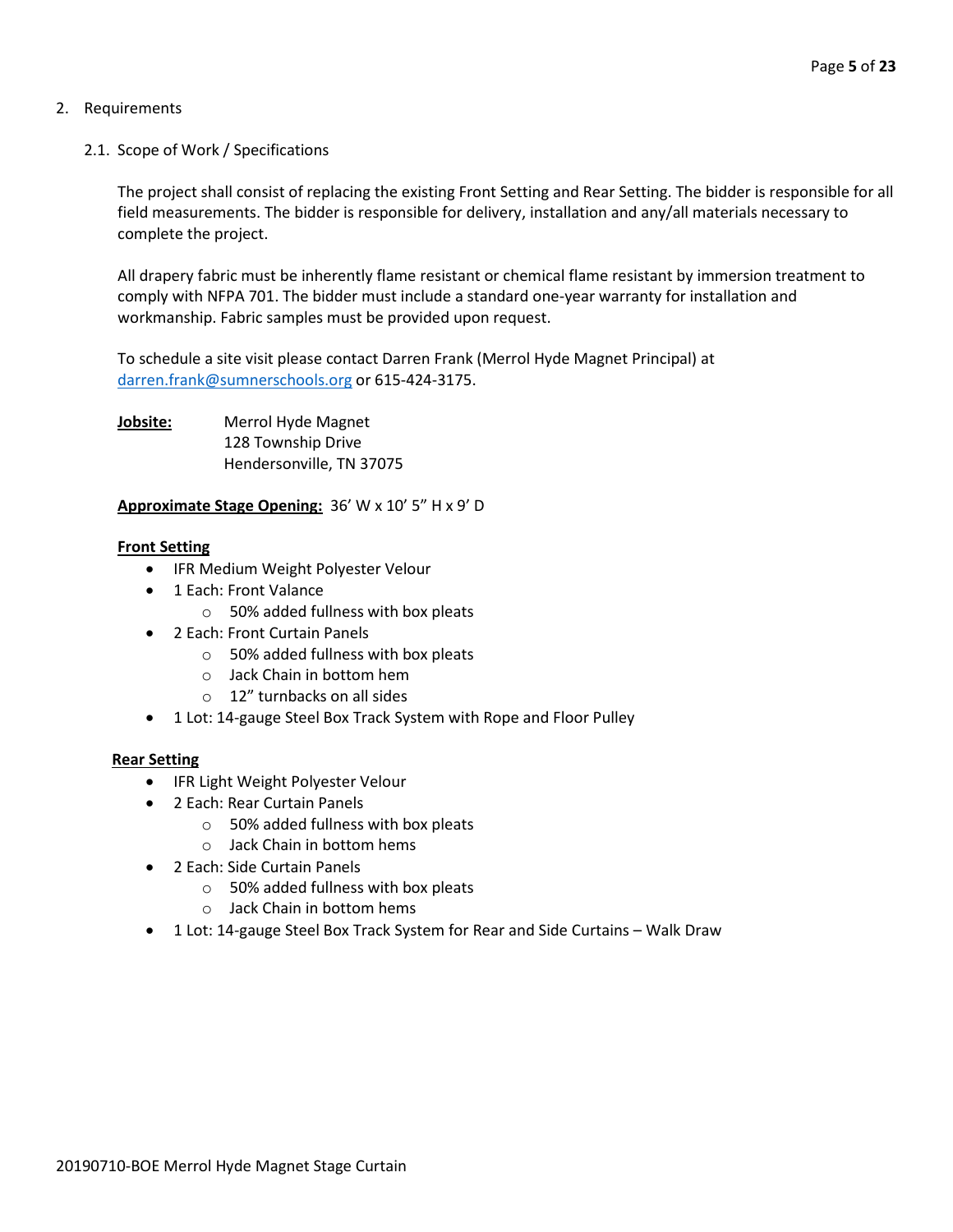#### 2.2. Standard Contractor Obligations

- Shall provide and obtain all necessary materials, equipment and labor to perform all items listed in the Scope of Work.
- Shall provide and obtain all necessary permits with Local, County, etc. agencies as required by law and as required in the Scope of Work.
- Shall schedule all necessary inspections with Local, County, etc. agencies as required by law.
- Shall strictly adhere to all specifications, engineered drawings and any other form of documentation related to the completion of the Scope of Work. SCS reserves the right to withhold partial or all payment until the work is completed to the specifications and satisfaction of SCS. Any work not completed to specifications will be the Contractor's sole responsibility and expense to redo.
- Shall dispose of all generated waste materials in compliance with all Local, State and Federal guidelines, regulations and requirements.
- Shall have property trained and experienced staff to facilitate the services specified in the Scope of Work. If applicable, the Contractor shall provide documentation that staff has received the manufacturers' certification to complete the services specified in the Statement of Work.
- 3. Source Selection and Contract Award
	- Award(s), if made, will be made to the Responsive and Responsible proposer(s) whose proposal is most advantageous to SCS, taking into consideration price and the other evaluation criteria set forth in the RFP.
		- o General Criteria to be determined "Responsive"
			- **Does the proposal include all required information, included completed attachment forms** and affidavits?
			- Was the proposal delivered on or before the stated deadline? Did it include the required number of copies (hard & electronic)?
		- o General Criteria to be determined "Responsible"
			- Does the Proposer demonstrate an understanding of SCSs needs and proposed approach to the project?
			- **Does the Proposer possess the ability, capacity, skill and financial resources to provide the** service?
			- Can the Proposer take upon itself the responsibilities set forth in the RFP and produce the required outcomes in a timely fashion?
			- **Does the Proposer have the character, integrity, reputation, judgement, experience and** efficiency required for the project?
	- SCS reserves the right to enter into discussions with Proposers which have submitted proposals determined to be reasonably like of being considered for selection to assure a full understanding of and responsiveness to the RFP requirements. Every effort shall be afforded to assure fair and equal treatment with respect to the opportunity for discussion and/or revision of their respective proposals. Revisions may be permitted after the submission and prior to the award for the purpose of obtaining the best offers.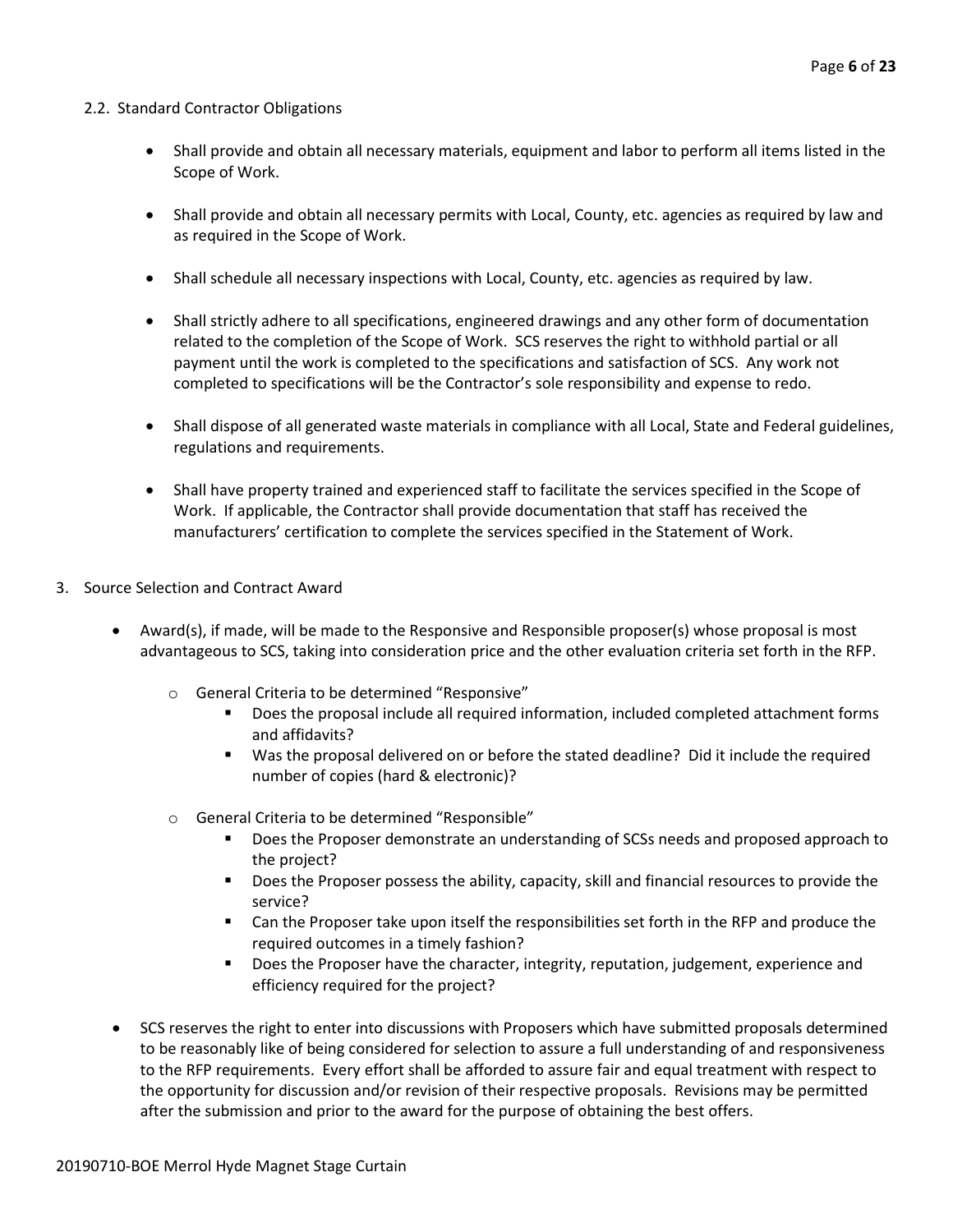- SCS reserves the right to negotiate price and contract terms and conditions with the most qualified proposer(s) to provide the requested service. If a mutually beneficial agreement with the lowest responsive and responsible Proposer is not reached, SCS reserves the right to enter into contract negotiations with the next lowest Proposer and continue this process until an agreement is reached.
- Upon mutual agreement by both parties, SCS shall grant the right to extend the terms, conditions and prices of contract(s) awarded from this RFP to other Institutions (such as State, Local and/or Public Agencies) who express an interest in participating in any contract that results from this RFP. Each of the "piggyback" Institutions will issue their own purchasing documents for purchase of the goods/services. Proposer agrees that SCS shall bear no responsibility or liability for any agreements between Proposer and the other Institution(s) who desire to exercise this option.

# 4. Schedule of Events

| <b>RFP Issued</b>              | June 20, 2019                         |
|--------------------------------|---------------------------------------|
| <b>RFP Submission DEADLINE</b> | July 10, 2019 @ 10:00 a.m. Local Time |

# 5. Instructions for Proposal

# 5.1. Required Forms

- Proposer must complete and submit the Attachments in Section 6. Attachments may be omitted depending on the RFP requirements. Refer to the Table of Contents for omitted Attachments.
- Evidence of a valid State of Tennessee Business License and/or Sumner County Business License.
- For all vendors with annual purchases in excess of \$50,000; a Sumner County Business License must be on file with the SCS Finance Department. Evidence of the license must be provided within ten (10) working days following notification of award; otherwise, SCS may rescind its acceptance of the Proposer's proposal.
- Copy of State of Tennessee License (if applicable) in respective field.
- If applicable, the Proposer must include a copy of the contract(s) the Proposer will submit to be signed.

# 5.2. New Vendors

- To comply with Internal Revenue Service requirements, all vendors who perform any type of service are required to have a current IRS Form W-9 on file with the SCS Finance Department. It is a mandatory requirement to complete the IRS Form W-9 (Attachment 6.9) included in this RFP.
- To comply with the Tennessee Lawful Employment Act (50-1-702 and 50-1-703), non-employees (individuals paid directly by the employer in exchange for the individual's labor or services) must have on file one (1) of the following documents:
	- o A valid Tennessee driver's license or photo identification;
	- $\circ$  A valid driver's license or photo identification from another state where the license requirements are at least as strict as those in Tennessee;
	- o A birth certificate issued by a U.S. state, jurisdiction or territory;
	- o A U.S. government issued certified birth certificate;
	- o A valid, unexpired U.S. passport;
	- o A U.S. certificate of birth abroad (DS-1350 or FS-545)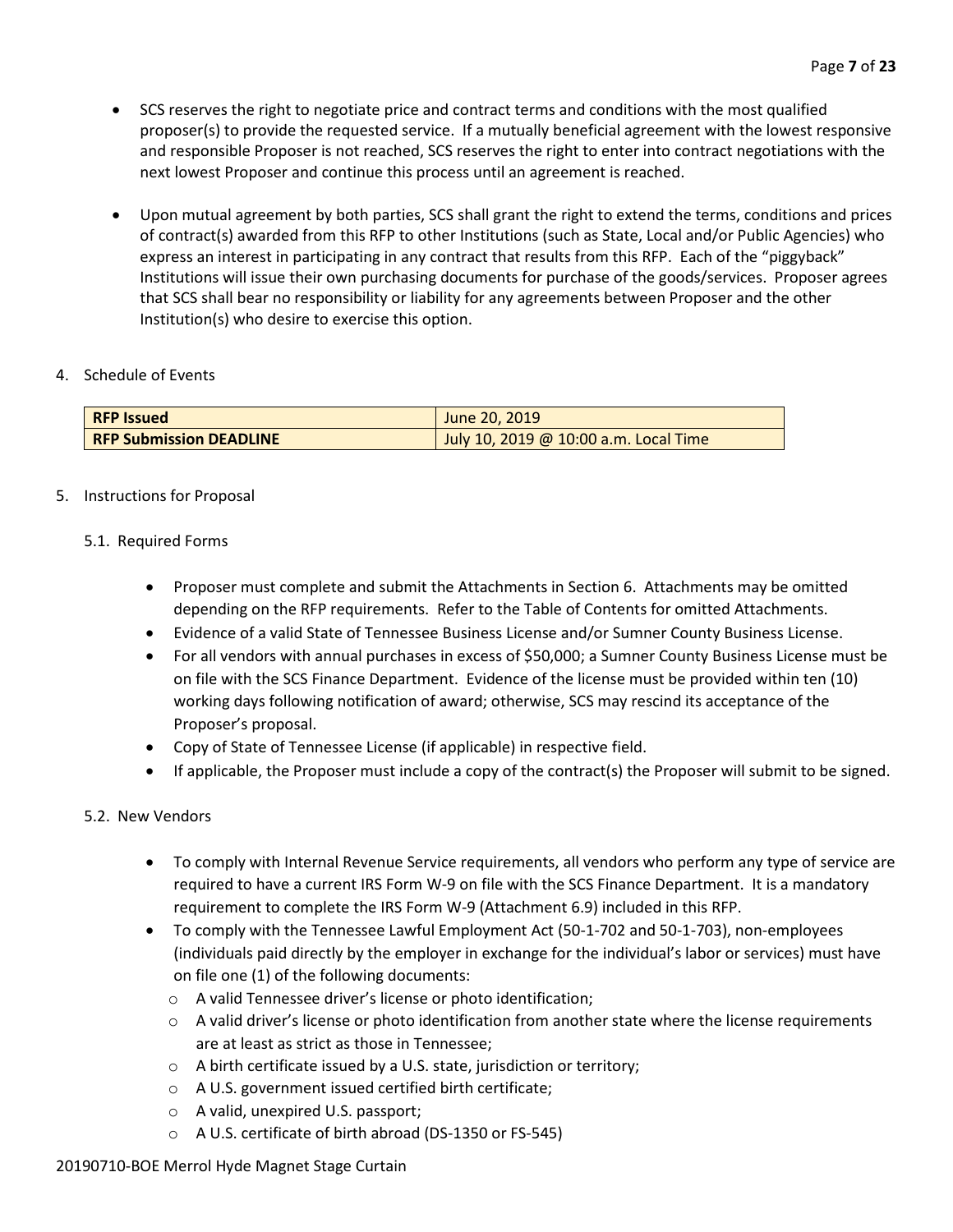- o A report of birth abroad of a U.S. citizen (FS-240);
- o A certificate of citizenship (N560 or N561);
- o A certificate of naturalization (N550, N570 or N578);
- o A U.S citizen identification card (I-197 or I-179); or
- $\circ$  Valid alien registration documentation or other proof of current immigration registration recognized by the United States Department of Homeland Security that contains the individual's complete legal name and current alien admission number or alien file number (or numbers if the individual has more than one number).
- 5.3. Acknowledgement of Insurance Requirements

By submitting a proposal, Proposer acknowledges that it has read and understands the insurance requirements for the proposal. The Proposer who may have employees, contractors, subcontractors or agents working on SCS properties shall carry current certificates for general and professional liability insurance and for workers' compensation as indicated below. The owner or Principal of each Proposer must also be insured by workers' compensation if they perform any of the services on SCS properties. There will be no exceptions to the insurance requirement. Proposer also understands that the evidence of required insurance must be submitted within fifteen (15) working days following notification of its offer being accepted; otherwise, SCS may rescind its acceptance of the Proposers proposal.

# • **General Liability**

| <b>General Aggregate</b> | 52,000,000  |
|--------------------------|-------------|
| Each Occurrence          | \$1,000,000 |

# • **Workers Compensation**

| <b>Workers Compensation</b> | <b>Tennessee Statutory Limits</b> |
|-----------------------------|-----------------------------------|
| <b>Employer's Liability</b> | \$500,000                         |

## 5.4. Clarification and Interpretation of RFP

The words "must" and "shall" in the RFP indicate mandatory requirements. Taking exception to any mandatory requirement shall be considered grounds for rejection. There are other requirements that SCS considers important but not mandatory. It is important to respond in a concise manner to each section and submit an itemized list of all exceptions.

## 5.5. Proposal Package

The package containing the proposal must be sealed and clearly marked on the outside of the package: **"20190710-BOE Merrol Hyde Magnet Stage Curtain" DO NOT OPEN**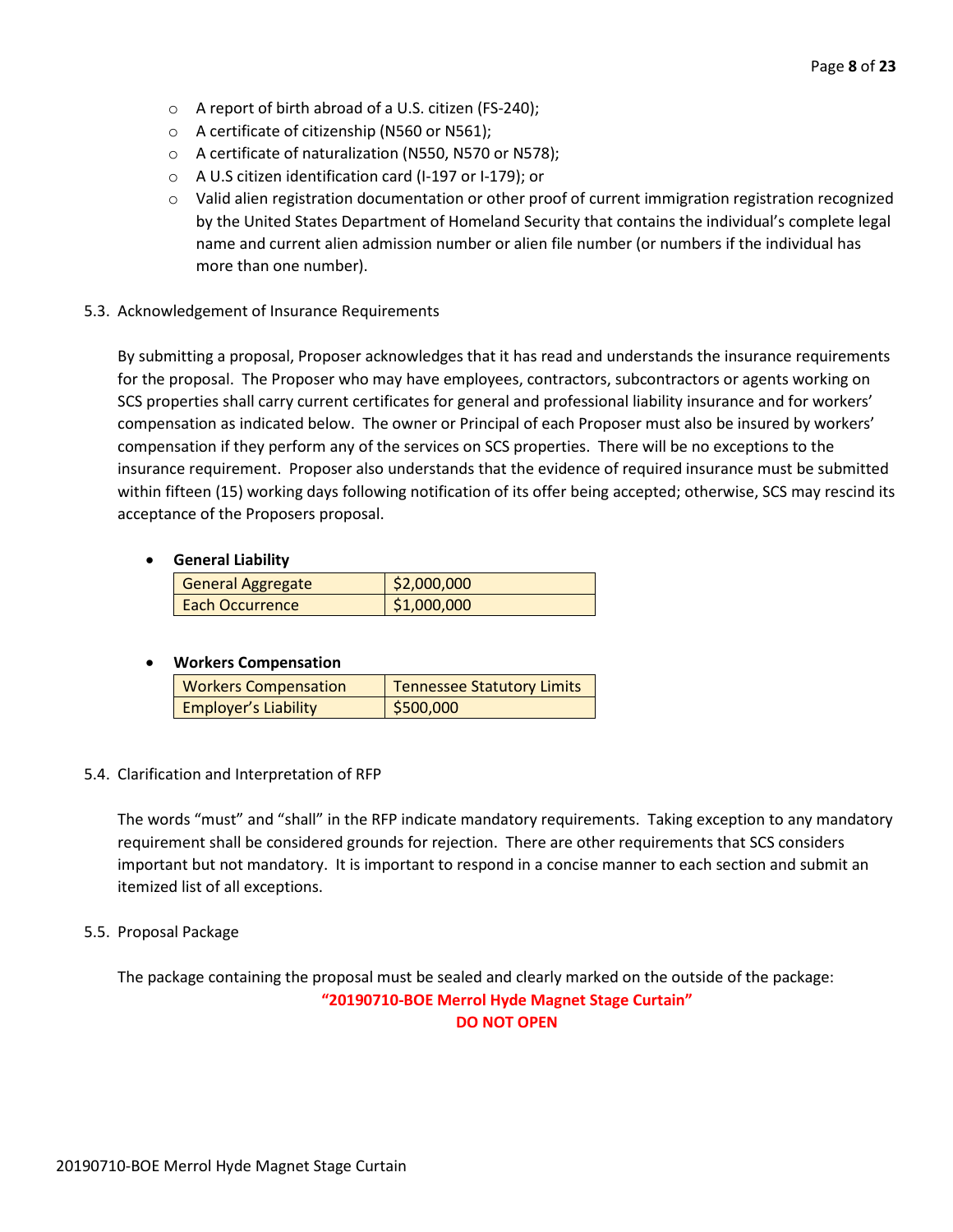All sealed proposals packages must include all of the following. Any sealed proposals are subject to rejection as non-conforming if any applicable item is not included.

- One (1) Complete Original
- One (1) electronic format (CD/USB Drive)
- Original Signature on Original Proposal. NO copied or digital signatures.

The outside of the proposal package must be labeled as follows (if applicable):

- 1. Name of Company and Principal Owner, Business License Number, Expiration Date and License Classification.
- 2. In addition to Item 1, the same is applicable to masonry contractors if the work performed is > \$100,000.
- 3. In addition to Item 1, the same is applicable to HVAC, electrical, plumbing or A/C contractors if the work performed is > \$25,000.
- 4. In addition to Item 1, the same is applicable plus the Department of Environment & Conservation License Number and Classification, applicable to geothermal contractors if the work performed is > \$25,000.
- 5. If the prime contractor performs the masonry portion of the project or any of the above listed contractor skill sets and the work performed is > \$100,000; it must be so designated.
- 6. Only one (1) contractor in each classification listed shall be written on the bid envelope.

#### 5.6. Delivery of Proposals

Sealed proposals will be accepted until **July 10, 2019 @ 10:00 a.m. Local Time**. Proposals received after that time will be deemed invalid. Vendors mailing proposal packages must allow sufficient time to ensure receipt of their package by the time specified. SCS shall not accept proposals via electronic transmission such as email, fax, etc. There will be no exceptions. Proposals will be opened and read aloud. The reading of the bids will begin at **10:00 a.m. Local Time**.

Due to the nature of deliveries to the SCS Support Services Facility by carriers such as UPS, FedEx and such like; the proposal package will be accepted if the date and time on the delivery confirmation are indicated to be on or before the Proposal Deadline.

Delivery Address: Sumner County Board of Education Attn: Purchasing Supervisor 1500 Airport Road Gallatin, TN 37066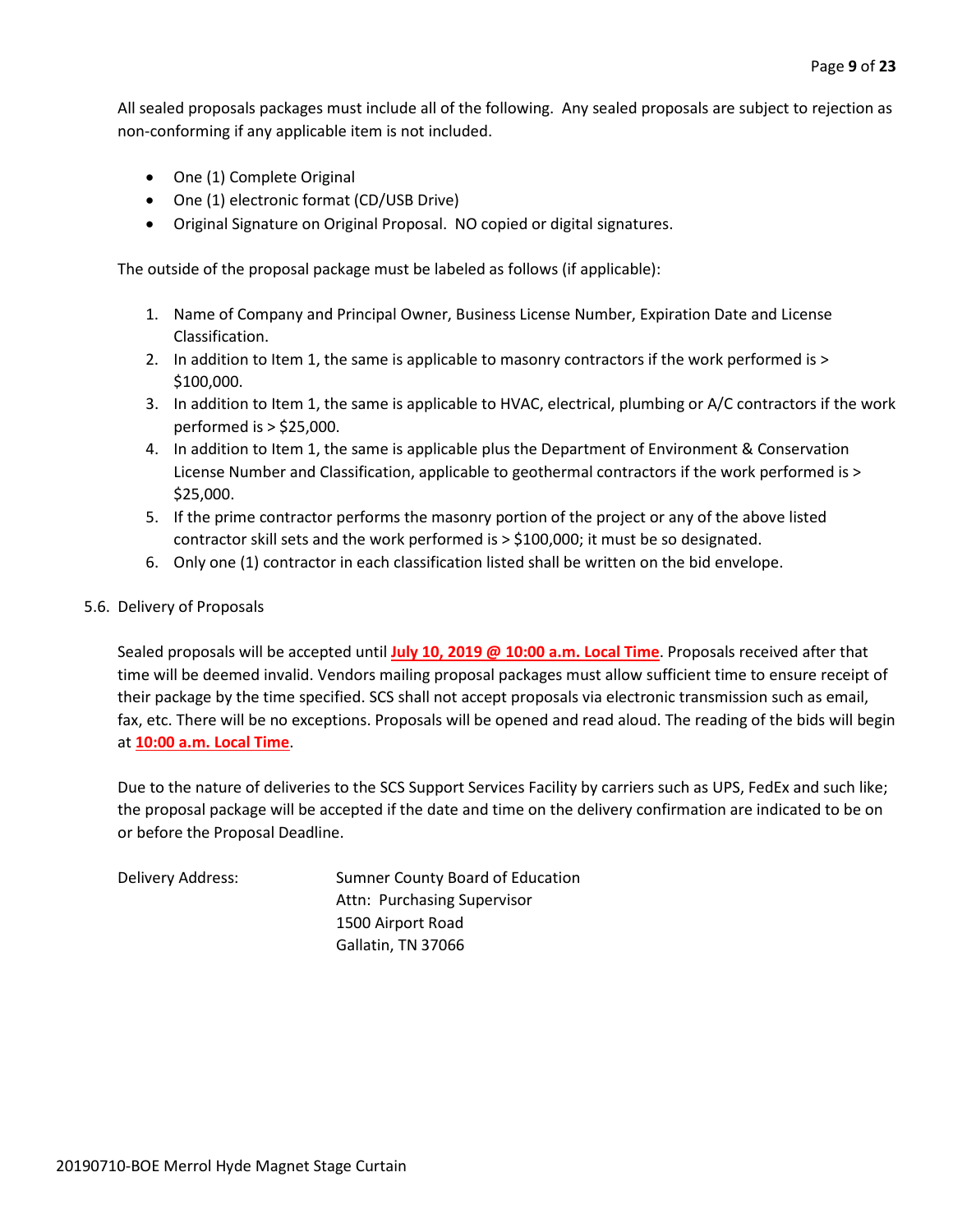#### 5.7. Evaluation of Proposals

The SCS Purchasing Supervisor will first examine the proposals to reject those that are clearly non-responsive to the stated requirements. Proposers who are determined to be non-responsive and/or non-responsible will be notified of this determination.

The evaluation process will include the following factors:

- Company Experience and Qualifications
	- o The nature and scope of the Proposers business.
	- $\circ$  The number of years the Proposer has been licensed to do business.
	- $\circ$  The number of years the Proposer has been providing the requested services.
	- o How many similarly sized or larger K-12 clients have you contract with?
- Compensation/Price Data
	- o Address all costs associated with performance of the contracted services.
- Past Performance and References
	- $\circ$  Provided a minimum of three (3) client references for similar projects in size and scope successfully completed by Proposer within the last three (3) years. Attachment 6.3.
	- $\circ$  SCS may also consider other sources of pertinent past performance information, including the districts own experience with the Proposer.
- 5.8. Request for Clarification of Proposals

Requests for clarification of proposals shall be distributed by the Purchasing Supervisor in writing (or email).

#### 5.9. Protests

In the event that any interested party finds any part of the listed specifications, terms or conditions to be discrepant, incomplete or otherwise questionable in any respect; it shall be the responsibility of the concerned party to notify the SCS Purchasing Office of such matters immediately upon receipt of the RFP. All notifications must be sent to the Purchasing Supervisor via email at [purchasing@sumnerschools.org.](mailto:purchasing@sumnerschools.org)

Any actual or prospective Proposer who is aggrieved in connection with the RFP or award of a contract may protest to the Purchasing Supervisor and/or the Sumner County Board of Education at its regularly scheduled meeting.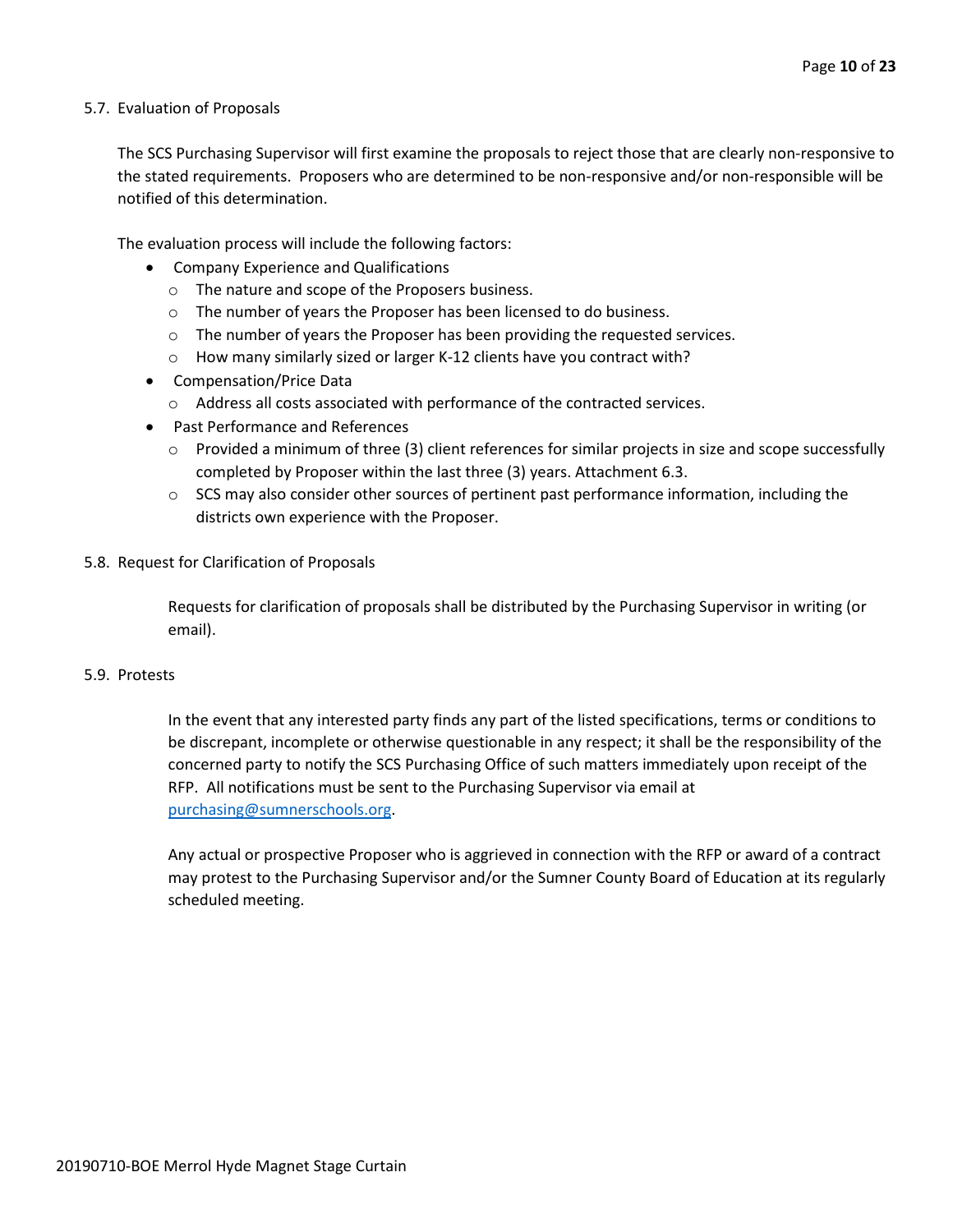#### **ATTACHMENT 6.1 - Contact Information**

| <b>Company Legal Name:</b>                 |          |
|--------------------------------------------|----------|
| <b>Company Official Address:</b>           |          |
|                                            |          |
| Company Web Site (URL):                    |          |
|                                            |          |
| Contact Person for project administration: |          |
|                                            |          |
|                                            |          |
|                                            |          |
| (office)                                   |          |
|                                            | (mobile) |
|                                            |          |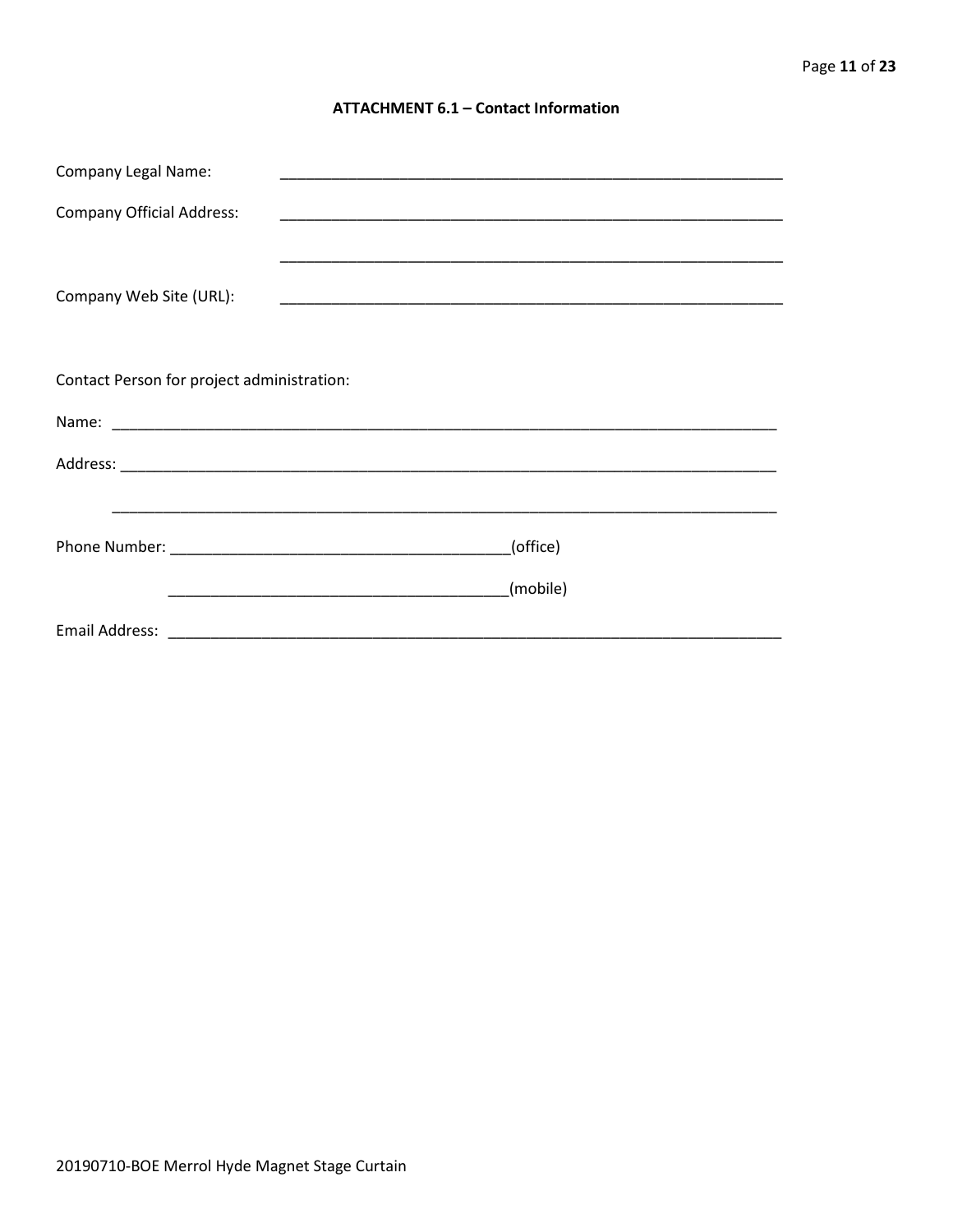

Attn: Purchasing Supervisor 1500 Airport Road Gallatin, TN 37066

> **ATTACHMENT 6.2 – Bid Form/Certification 20190710-BOE Merrol Hyde Magnet Stage Curtain**

Date \_\_\_\_\_\_\_\_\_\_\_\_\_\_\_\_\_\_\_\_\_\_\_\_\_\_\_\_\_\_\_\_

# **TOTAL PROJECT COST**: \_\_\_\_\_\_\_\_\_\_\_\_\_\_\_\_\_\_\_\_\_\_\_\_\_\_\_\_\_\_\_\_\_\_\_\_\_\_\_\_\_\_\_\_\_\_\_

| (street) |                    |
|----------|--------------------|
|          | (city, state, zip) |

By checking this box, Proposer agrees that SCS reserves the right to extend the terms, conditions, and prices of this contract to other Institutions (such as State, Local and/or Public Agencies) who express an interest in participating in any contract that results from this RFP. Each of the piggyback Institutions will issue their own purchasing documents for the goods/services. Proposer agrees that SCS shall bear no responsibility or liability for any agreements between Proposer and the other Institution(s) who desire to exercise this option.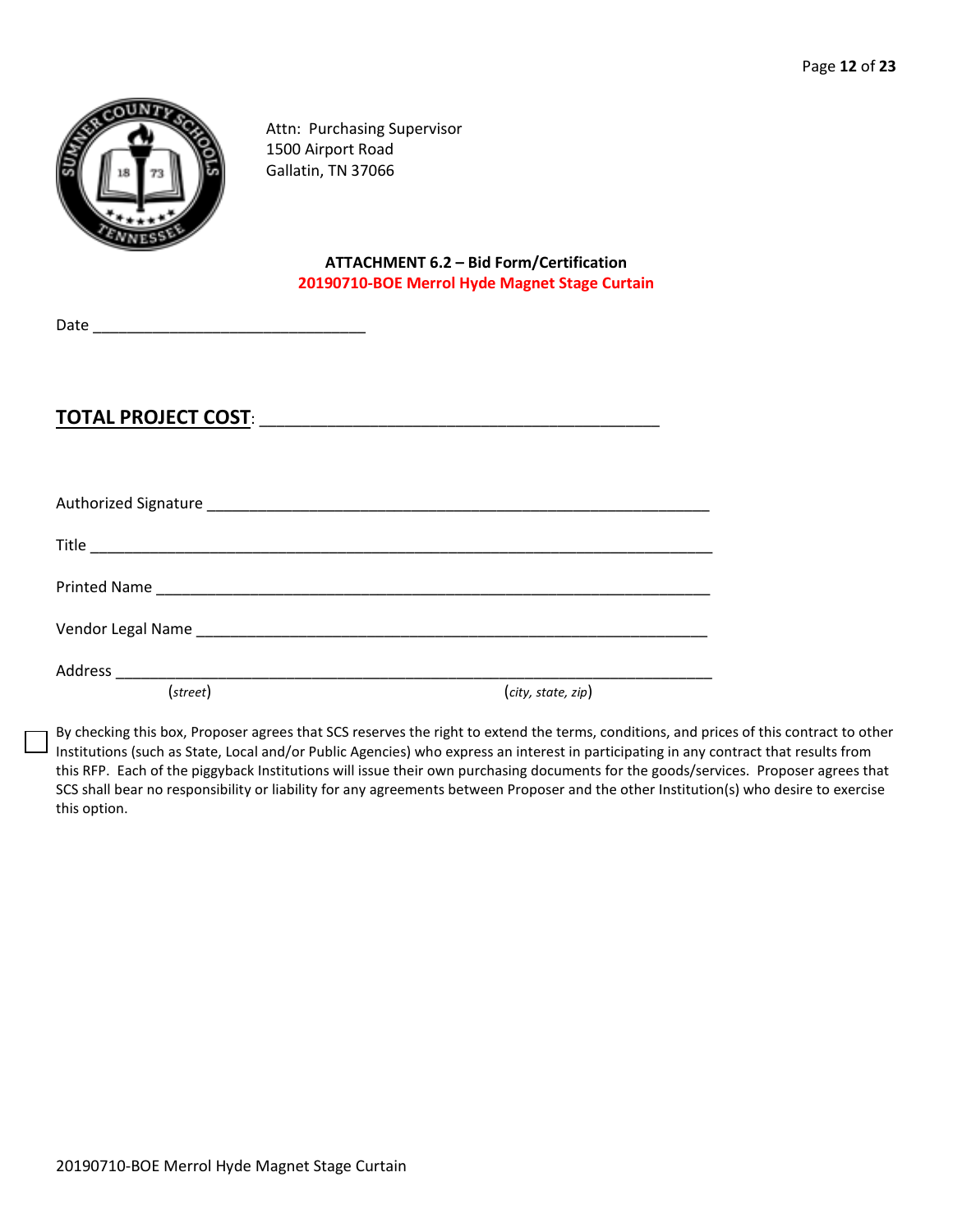## **ATTACHMENT 6.3 - References**

| 1. |                           |  |
|----|---------------------------|--|
|    |                           |  |
|    |                           |  |
|    |                           |  |
|    |                           |  |
|    |                           |  |
| 2. |                           |  |
|    |                           |  |
|    |                           |  |
|    |                           |  |
|    |                           |  |
|    |                           |  |
| З. |                           |  |
|    |                           |  |
|    |                           |  |
|    |                           |  |
|    |                           |  |
|    |                           |  |
|    | 4. Project Name/Location: |  |
|    |                           |  |
|    |                           |  |
|    |                           |  |
|    |                           |  |

\*Proposers may copy this page and submit additional references.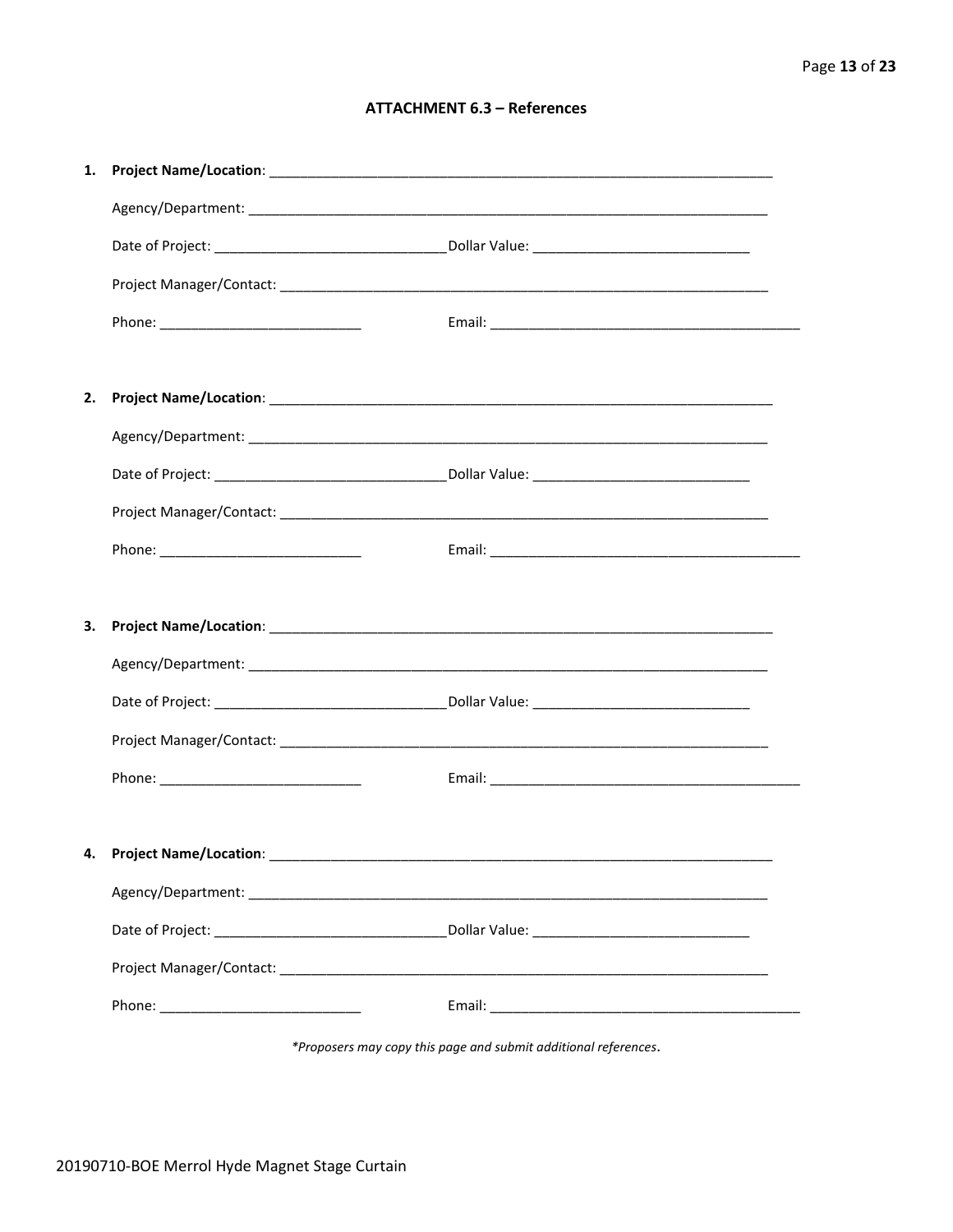#### **ATTACHMENT 6.4 – Certification Regarding Debarment or Suspension**

The prospective participant certifies, to the best of its knowledge and belief, that it and its principals:

- Are not presently debarred, suspended, proposed for debarment, declared ineligible or voluntarily excluded from participation in transactions under federal non-procurement programs by any federal department or agency;
- Have not, within the three-year period preceding the proposal, had one or more public transactions (federal, state or local) terminated for cause or default; and
- Are not presently indicated or otherwise criminally or civilly charged by a government entity (federal, state or local) and have not, within the three-year period preceding the bid, been convicted or had a civil judgement rendered against it:
	- $\circ$  For the commission of fraud or a criminal offense in connection with obtaining, attempting to obtain or performing a public transaction (federal, state or local) or a procurement contract under such a public transaction;
	- $\circ$  For the violation of federal or state antitrust statutes, including those proscribing price fixing between competitors, the allocation of customers between competitors, or bid rigging; or
	- $\circ$  For the commission of embezzlement, theft, forgery, bribery, falsification or destruction of records, making false statements, or receiving stolen property.

\_\_\_\_\_\_\_\_\_\_\_\_\_\_\_\_\_\_\_\_\_\_\_\_\_\_\_\_\_\_\_\_\_\_\_\_\_\_\_\_\_\_\_\_\_\_\_\_\_\_\_\_

I understand that a false statement on this certification may be grounds for the rejection of this proposal or the termination of the award. In addition, under 18 U.S.C. 1001, a false statement may result in a fine of up to \$10,000 or imprisonment for up to five years, or both.

Name of Participating Agency: \_\_\_\_\_\_\_\_\_\_\_\_\_\_\_\_\_\_\_\_\_\_\_\_\_\_\_\_\_\_\_\_\_\_\_\_\_\_\_\_\_\_\_\_\_\_\_\_\_\_\_\_\_\_\_\_\_\_\_\_

Name and Title of Authorized Representative: \_\_\_\_\_\_\_\_\_\_\_\_\_\_\_\_\_\_\_\_\_\_\_\_\_\_\_\_\_\_\_\_\_\_\_\_\_\_\_\_\_\_\_\_\_\_\_

Signature of Authorized Representative: \_\_\_\_\_\_\_\_\_\_\_\_\_\_\_\_\_\_\_\_\_\_\_\_\_\_\_\_\_\_\_\_\_\_\_\_\_\_\_\_\_\_\_\_\_\_\_\_\_\_\_\_

Date: \_\_\_\_\_\_\_\_\_\_\_\_\_\_\_\_\_\_\_\_\_\_\_\_\_\_\_\_

\_\_\_\_ I am unable to certify to the above statement. Attached is my explanation.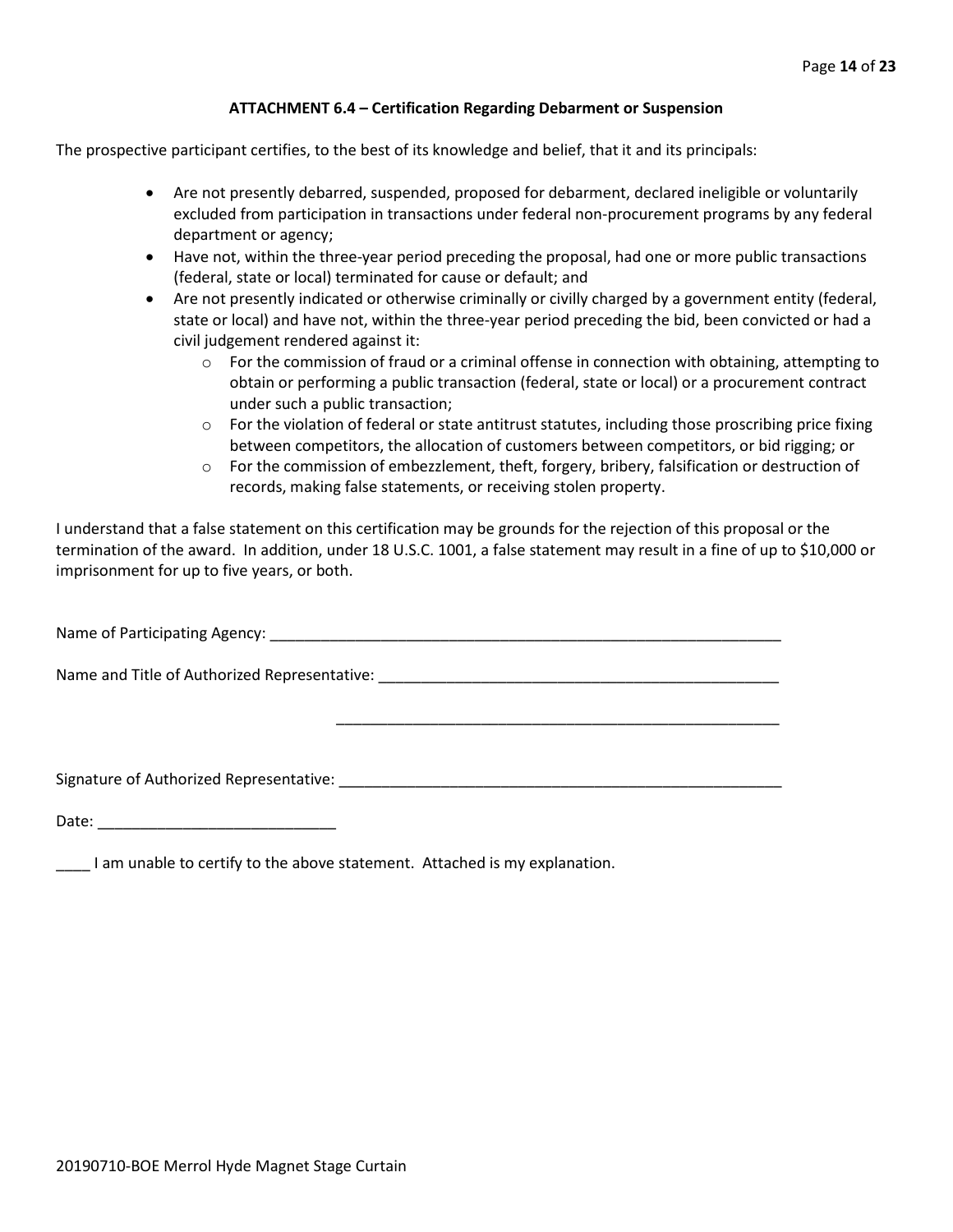#### **ATTACHMENT 6.5 – Condition of Submitting Proposal**

The undersigned Proposer has carefully examined all instructions, requirements, specifications, terms and conditions of the RFP and certifies:

- It is a reputable company regularly engaged in providing goods and/or services necessary to meet the requirements, specifications, terms and conditions of the RFP.
- All statements, information and representations prepared and submitted in response to the RFP are current, complete, true and accurate. Proposer acknowledges that the Sumner County Board of Education (SCS) will rely on such statements, information and representations in selecting the successful proposer(s).
- That the prices quoted shall be SCSs pricing for the products and/or service.
- It shall be bound by all statements, representations, warranties and guarantees made in its proposal.
- Proposer acknowledges that the contract may be canceled if any conflict of interest or appearance of a conflict of interest is discovered by SCS, in its sole discretion.
- All purchase orders must be duly authorized and executed by SCS and subject to the terms and conditions of the RFP.

| ADDRESS: |                                                                                                                                  |
|----------|----------------------------------------------------------------------------------------------------------------------------------|
|          |                                                                                                                                  |
| PHONE:   | (office)<br><u> 1989 - Johann John Harry Harry Harry Harry Harry Harry Harry Harry Harry Harry Harry Harry Harry Harry Harry</u> |
|          | (mobile)                                                                                                                         |
| EMAIL:   |                                                                                                                                  |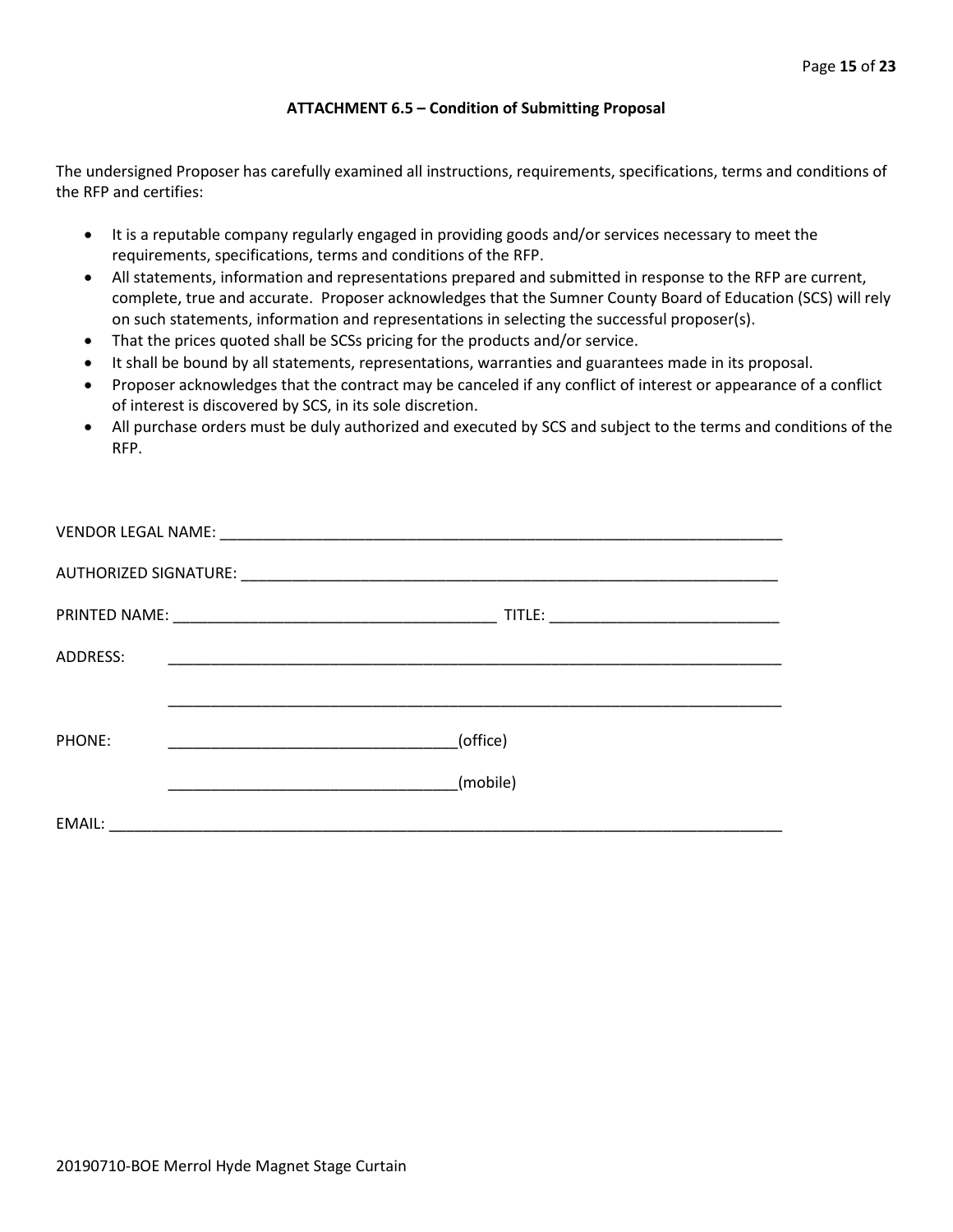#### **ATTACHMENT 6.6 – Statement of Non-Collusion**

The undersigned affirms that they are duly authorized to execute this contract, that this company, corporation, firm, partnership or individual has not prepared this proposal in collusion with any other respondent, and that the contents of this proposal as to prices, terms or conditions of said proposal have not been communicated by the undersigned nor by any employee or agent to any other person engaged in this type of business prior to the official opening of this proposal.

| Address: |          |
|----------|----------|
|          | (office) |
|          | (mobile) |
|          |          |
|          |          |
|          |          |
|          |          |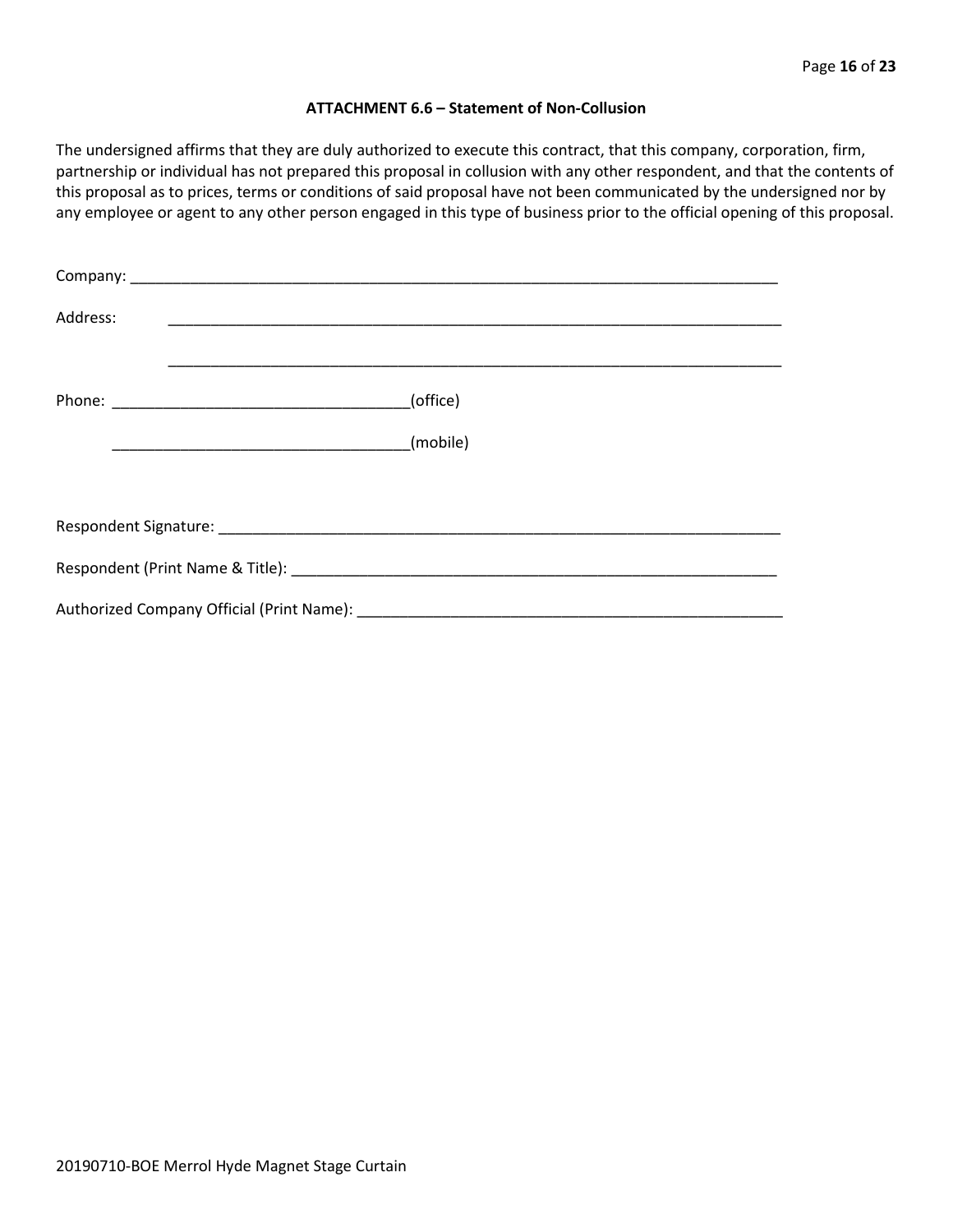#### **ATTACHMENT 6.7 – Attestation Re Personnel**

# **ATTESTATION RE PERSONNEL USED IN CONTRACT PERFORMANCE**

| CONTRACTOR LEGAL ENTITY NAME:                                          |  |
|------------------------------------------------------------------------|--|
| FEDERAL EMPLOYER IDENTIFICATION NUMBER:<br>(or Social Security Number) |  |

**The Contractor, identified above, does hereby attest, certify, warrant and assure that the Contractor shall not knowingly utilize the services of an illegal immigrant in the performance of this Contract and shall not knowingly utilize the services of any subcontractor who will utilize the services of an illegal immigrant in the performance of this Contract, T.C.A. § 12-3-309.**

SIGNATURE & DATE:

*NOTICE: This attestation MUST be signed by an individual empowered to contractually bind the Contractor.*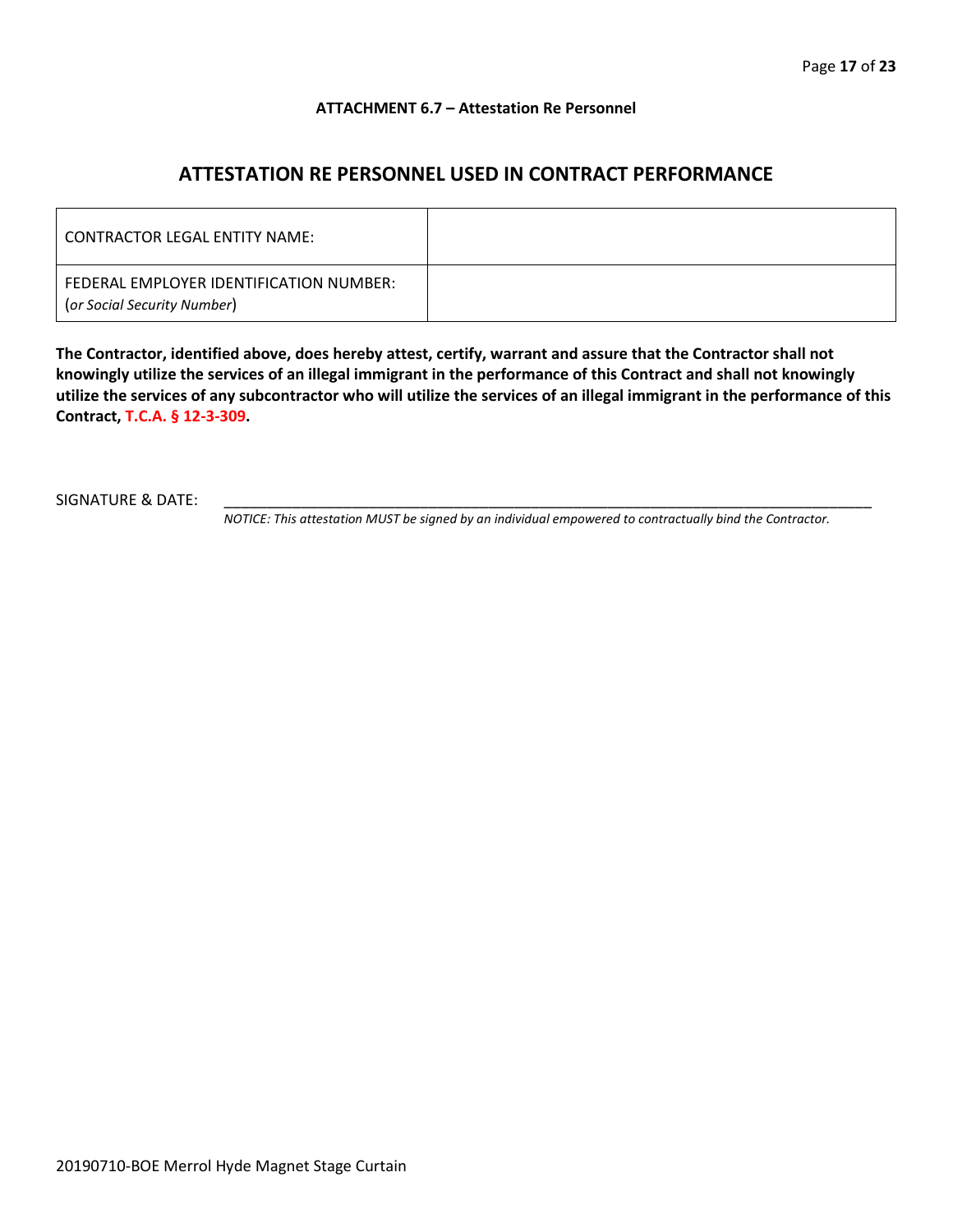#### **ATTACHMENT 6.8 – Drug Free Workplace Affidavit**

The Sumner County Board of Education is committed to maintaining a safe and productive work environment for its employees and to providing high quality service to its citizens. The goal of this policy is for Sumner County Board of Education employees and contractors to remain, or become and remain, drug-free. Abuse and dependency on alcohol and/or drugs can seriously affect the health of employees, contractors and citizens, jeopardize personal safety, impact the safety of others and impair job performance.

**STATE OF** \_\_\_\_\_\_\_\_\_\_\_\_\_\_\_\_\_\_\_\_\_\_\_\_\_\_\_\_\_\_\_\_\_

**COUNTY OF** \_\_\_\_\_\_\_\_\_\_\_\_\_\_\_\_\_\_\_\_\_\_\_\_\_\_\_\_\_\_\_\_\_

The undersigned, principal officer of

an employer of five (5) or more employees contracting with Sumner County Board of Education to provide goods or services, hereby states under oath as follows:

- 1. The undersigned is a principal officer of (hereinafter referred to as the "Company") and is duly authorized to execute this Affidavit on behalf of the Company.
- 2. The Company submits this Affidavit pursuant to T.C.A. § 50-9-113, which requires each employer with no less than five (5) employees receiving pay who contracts with the state and any local government to provide contracted services to submit an affidavit stating that such employer has a drug-free workplace program that complies with Title 50, Chapter 9 of the *Tennessee Code Annotated*.
- 3. The Company is in compliance with T.C.A. § 50-9-113 and all applicable Federal Laws, Rules and Regulations requiring a drug-free workplace program.

Further affiant saith not.

| <b>STATE OF</b>                                                                                                                                                                                                                                                                                                                                                                                                                    |  |           |
|------------------------------------------------------------------------------------------------------------------------------------------------------------------------------------------------------------------------------------------------------------------------------------------------------------------------------------------------------------------------------------------------------------------------------------|--|-----------|
| <b>COUNTY OF</b>                                                                                                                                                                                                                                                                                                                                                                                                                   |  |           |
| Before me personally appeared experience and the set of the set of the set of the set of the set of the set of the set of the set of the set of the set of the set of the set of the set of the set of the set of the set of t<br>I am personally acquainted (or proved to me on the basis of satisfactory evidence) and who acknowledged that such<br>person executed the foregoing affidavit for the purposes therein contained. |  | with whom |
| Vitness my hand and seal at office this by the day of the case of the control of the control of the control of the control of the control of the control of the control of the control of the control of the control of the co                                                                                                                                                                                                     |  |           |
| <b>Notary Public</b>                                                                                                                                                                                                                                                                                                                                                                                                               |  |           |

My commission expires: \_\_\_\_\_\_\_\_\_\_\_\_\_\_\_\_\_\_\_\_\_\_\_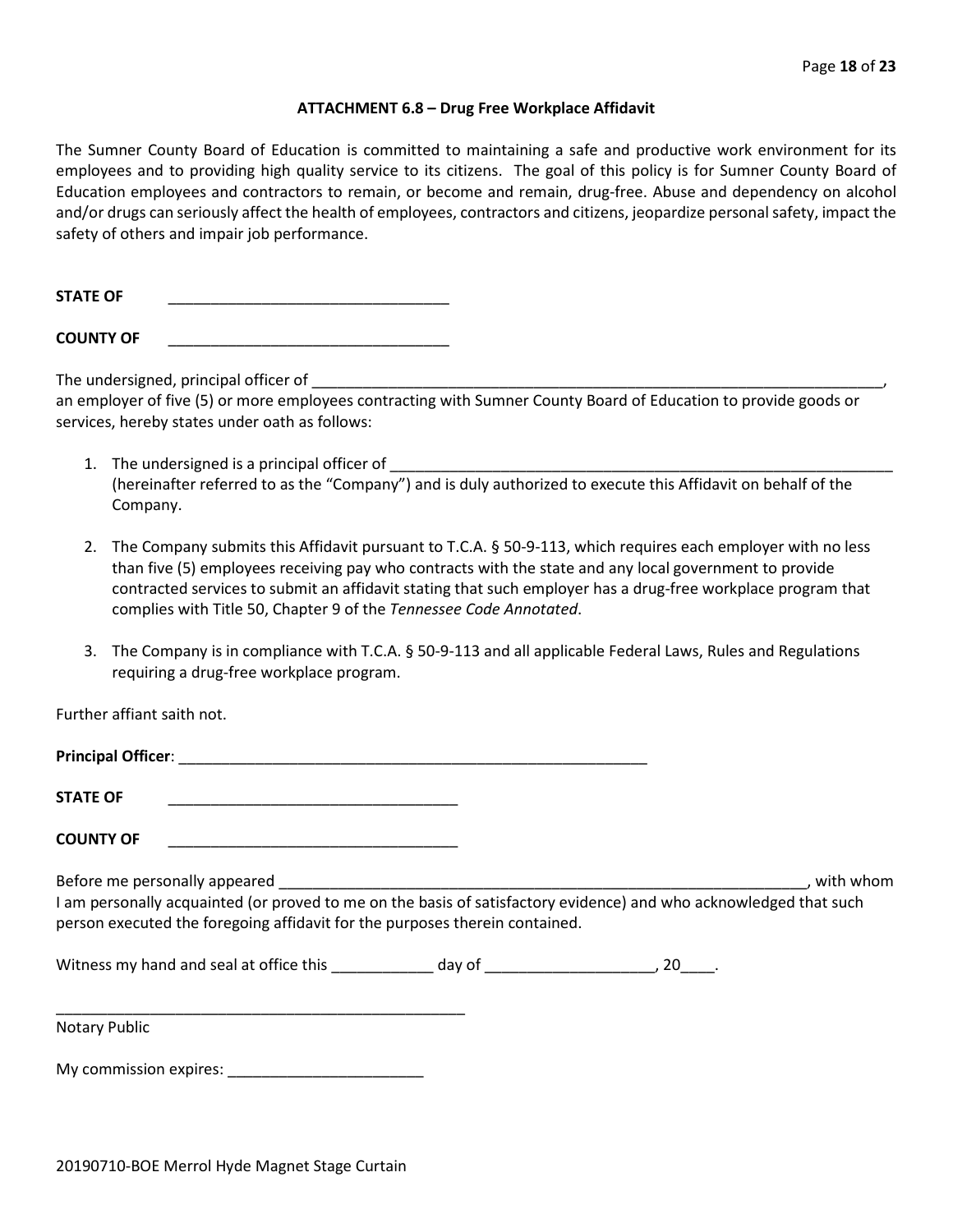#### **ATTACHMENT 6.9 – W9**

|                                                                                                                                                                                                                                                                                                                                                                                                                                                                                                                                                                                                                                                                                                                                                                                                                                                                                                                                                                                                                                                                                                                                                                                                                                                                                                                                                                                    | <b>Request for Taxpayer</b><br><b>Identification Number and Certification</b><br>(Rev. December 2014)<br>Department of the Treasury<br>Internal Revenue Service<br>1 Name (as shown on your income tax return). Name is required on this line; do not leave this line blank.                                                                                                                                                                                                                                                                                                                                                                                                                                                                                                                                     |                                                                                                                                                                                                                                                                                                                                                                                                                                                                                                                                                                                                                                                                                                                                                                                                                                                                                                                                                                                                                                                                                                                                                                                                  |  |        |  |  |                                                                                                                                                                                                                              | Give Form to the<br>requester. Do not<br>send to the IRS. |  |  |  |  |
|------------------------------------------------------------------------------------------------------------------------------------------------------------------------------------------------------------------------------------------------------------------------------------------------------------------------------------------------------------------------------------------------------------------------------------------------------------------------------------------------------------------------------------------------------------------------------------------------------------------------------------------------------------------------------------------------------------------------------------------------------------------------------------------------------------------------------------------------------------------------------------------------------------------------------------------------------------------------------------------------------------------------------------------------------------------------------------------------------------------------------------------------------------------------------------------------------------------------------------------------------------------------------------------------------------------------------------------------------------------------------------|------------------------------------------------------------------------------------------------------------------------------------------------------------------------------------------------------------------------------------------------------------------------------------------------------------------------------------------------------------------------------------------------------------------------------------------------------------------------------------------------------------------------------------------------------------------------------------------------------------------------------------------------------------------------------------------------------------------------------------------------------------------------------------------------------------------|--------------------------------------------------------------------------------------------------------------------------------------------------------------------------------------------------------------------------------------------------------------------------------------------------------------------------------------------------------------------------------------------------------------------------------------------------------------------------------------------------------------------------------------------------------------------------------------------------------------------------------------------------------------------------------------------------------------------------------------------------------------------------------------------------------------------------------------------------------------------------------------------------------------------------------------------------------------------------------------------------------------------------------------------------------------------------------------------------------------------------------------------------------------------------------------------------|--|--------|--|--|------------------------------------------------------------------------------------------------------------------------------------------------------------------------------------------------------------------------------|-----------------------------------------------------------|--|--|--|--|
| $\sim$<br>page<br>Specific Instructions on<br>Print or type<br>æ<br>αñ                                                                                                                                                                                                                                                                                                                                                                                                                                                                                                                                                                                                                                                                                                                                                                                                                                                                                                                                                                                                                                                                                                                                                                                                                                                                                                             | 2 Business name/disregarded entity name, if different from above<br>3 Check appropriate box for federal tax classification; check only one of the following seven boxes:<br>C Corporation S Corporation Partnership<br>Trust/estate<br>Individual/sole proprietor or<br>single-member LLC<br>Limited liability company. Enter the tax classification (C=C corporation, S=S corporation, P=partnership) ▶<br>Note. For a single-member LLC that is disregarded, do not check LLC; check the appropriate box in the line above for<br>the tax classification of the single-member owner.<br>code (if any)<br>Other (see instructions) ▶<br>5 Address (number, street, and apt. or suite no.)<br>Requester's name and address (optional)<br>6 City, state, and ZIP code<br>7 List account number(s) here (optional) |                                                                                                                                                                                                                                                                                                                                                                                                                                                                                                                                                                                                                                                                                                                                                                                                                                                                                                                                                                                                                                                                                                                                                                                                  |  |        |  |  | 4 Exemptions (codes apply only to<br>certain entities, not individuals; see<br>instructions on page 3):<br>Exempt payee code (if any)<br>Exemption from FATCA reporting<br>(Applies to accounts maintained outside the U.S.) |                                                           |  |  |  |  |
|                                                                                                                                                                                                                                                                                                                                                                                                                                                                                                                                                                                                                                                                                                                                                                                                                                                                                                                                                                                                                                                                                                                                                                                                                                                                                                                                                                                    |                                                                                                                                                                                                                                                                                                                                                                                                                                                                                                                                                                                                                                                                                                                                                                                                                  |                                                                                                                                                                                                                                                                                                                                                                                                                                                                                                                                                                                                                                                                                                                                                                                                                                                                                                                                                                                                                                                                                                                                                                                                  |  |        |  |  |                                                                                                                                                                                                                              |                                                           |  |  |  |  |
| Part I<br><b>Taxpayer Identification Number (TIN)</b><br><b>Social security number</b><br>Enter your TIN in the appropriate box. The TIN provided must match the name given on line 1 to avoid<br>backup withholding. For individuals, this is generally your social security number (SSN). However, for a<br>resident alien, sole proprietor, or disregarded entity, see the Part I instructions on page 3. For other<br>entities, it is your employer identification number (EIN). If you do not have a number, see How to get a<br>TIN on page 3.<br>or<br><b>Employer identification number</b><br>Note. If the account is in more than one name, see the instructions for line 1 and the chart on page 4 for<br>guidelines on whose number to enter.<br>-                                                                                                                                                                                                                                                                                                                                                                                                                                                                                                                                                                                                                     |                                                                                                                                                                                                                                                                                                                                                                                                                                                                                                                                                                                                                                                                                                                                                                                                                  |                                                                                                                                                                                                                                                                                                                                                                                                                                                                                                                                                                                                                                                                                                                                                                                                                                                                                                                                                                                                                                                                                                                                                                                                  |  |        |  |  |                                                                                                                                                                                                                              |                                                           |  |  |  |  |
| Part II                                                                                                                                                                                                                                                                                                                                                                                                                                                                                                                                                                                                                                                                                                                                                                                                                                                                                                                                                                                                                                                                                                                                                                                                                                                                                                                                                                            | <b>Certification</b>                                                                                                                                                                                                                                                                                                                                                                                                                                                                                                                                                                                                                                                                                                                                                                                             |                                                                                                                                                                                                                                                                                                                                                                                                                                                                                                                                                                                                                                                                                                                                                                                                                                                                                                                                                                                                                                                                                                                                                                                                  |  |        |  |  |                                                                                                                                                                                                                              |                                                           |  |  |  |  |
| Under penalties of perjury, I certify that:<br>1. The number shown on this form is my correct taxpayer identification number (or I am waiting for a number to be issued to me); and<br>2. I am not subject to backup withholding because: (a) I am exempt from backup withholding, or (b) I have not been notified by the Internal Revenue<br>Service (IRS) that I am subject to backup withholding as a result of a failure to report all interest or dividends, or (c) the IRS has notified me that I am<br>no longer subject to backup withholding; and<br>3. I am a U.S. citizen or other U.S. person (defined below); and<br>4. The FATCA code(s) entered on this form (if any) indicating that I am exempt from FATCA reporting is correct.<br>Certification instructions. You must cross out item 2 above if you have been notified by the IRS that you are currently subject to backup withholding<br>because you have failed to report all interest and dividends on your tax return. For real estate transactions, item 2 does not apply. For mortgage<br>interest paid, acquisition or abandonment of secured property, cancellation of debt, contributions to an individual retirement arrangement (IRA), and<br>generally, payments other than interest and dividends, you are not required to sign the certification, but you must provide your correct TIN. See the |                                                                                                                                                                                                                                                                                                                                                                                                                                                                                                                                                                                                                                                                                                                                                                                                                  |                                                                                                                                                                                                                                                                                                                                                                                                                                                                                                                                                                                                                                                                                                                                                                                                                                                                                                                                                                                                                                                                                                                                                                                                  |  |        |  |  |                                                                                                                                                                                                                              |                                                           |  |  |  |  |
|                                                                                                                                                                                                                                                                                                                                                                                                                                                                                                                                                                                                                                                                                                                                                                                                                                                                                                                                                                                                                                                                                                                                                                                                                                                                                                                                                                                    | instructions on page 3.                                                                                                                                                                                                                                                                                                                                                                                                                                                                                                                                                                                                                                                                                                                                                                                          |                                                                                                                                                                                                                                                                                                                                                                                                                                                                                                                                                                                                                                                                                                                                                                                                                                                                                                                                                                                                                                                                                                                                                                                                  |  |        |  |  |                                                                                                                                                                                                                              |                                                           |  |  |  |  |
| Sign<br>Here                                                                                                                                                                                                                                                                                                                                                                                                                                                                                                                                                                                                                                                                                                                                                                                                                                                                                                                                                                                                                                                                                                                                                                                                                                                                                                                                                                       | Signature of<br>U.S. person $\blacktriangleright$                                                                                                                                                                                                                                                                                                                                                                                                                                                                                                                                                                                                                                                                                                                                                                |                                                                                                                                                                                                                                                                                                                                                                                                                                                                                                                                                                                                                                                                                                                                                                                                                                                                                                                                                                                                                                                                                                                                                                                                  |  | Date P |  |  |                                                                                                                                                                                                                              |                                                           |  |  |  |  |
| <b>General Instructions</b><br>Section references are to the Internal Revenue Code unless otherwise noted.<br>Future developments. Information about developments affecting Form W-9 (such<br>as legislation enacted after we release it) is at www.irs.gov/fw9.<br><b>Purpose of Form</b><br>An individual or entity (Form W-9 requester) who is required to file an information<br>return with the IRS must obtain your correct taxpayer identification number (TIN)<br>which may be your social security number (SSN), individual taxpayer identification<br>number (ITIN), adoption taxpayer identification number (ATIN), or employer<br>identification number (EIN), to report on an information return the amount paid to<br>you, or other amount reportable on an information return. Examples of information<br>returns include, but are not limited to, the following:<br>· Form 1099-INT (interest earned or paid)<br>. Form 1099-DIV (dividends, including those from stocks or mutual funds)<br>* Form 1099-MISC (various types of income, prizes, awards, or gross proceeds)<br>. Form 1099-B (stock or mutual fund sales and certain other transactions by<br>brokers)                                                                                                                                                                                              |                                                                                                                                                                                                                                                                                                                                                                                                                                                                                                                                                                                                                                                                                                                                                                                                                  | · Form 1098 (home mortgage interest), 1098-E (student loan interest), 1098-T<br>(tuition)<br>· Form 1099-C (canceled debt)<br>· Form 1099-A (acquisition or abandonment of secured property)<br>Use Form W-9 only if you are a U.S. person (including a resident alien), to<br>provide your correct TIN.<br>If you do not return Form W-9 to the requester with a TIN, you might be subject<br>to backup withholding. See What is backup withholding? on page 2.<br>By signing the filled-out form, you:<br>1. Certify that the TIN you are giving is correct (or you are waiting for a number<br>to be issued).<br>2. Certify that you are not subject to backup withholding, or<br>3. Claim exemption from backup withholding if you are a U.S. exempt payee. If<br>applicable, you are also certifying that as a U.S. person, your allocable share of<br>any partnership income from a U.S. trade or business is not subject to the<br>withholding tax on foreign partners' share of effectively connected income, and<br>4. Certify that FATCA code(s) entered on this form (if any) indicating that you are<br>exempt from the FATCA reporting, is correct. See What is FATCA reporting? on |  |        |  |  |                                                                                                                                                                                                                              |                                                           |  |  |  |  |
| page 2 for further information.<br>· Form 1099-S (proceeds from real estate transactions)<br>. Form 1099-K (merchant card and third party network transactions)                                                                                                                                                                                                                                                                                                                                                                                                                                                                                                                                                                                                                                                                                                                                                                                                                                                                                                                                                                                                                                                                                                                                                                                                                    |                                                                                                                                                                                                                                                                                                                                                                                                                                                                                                                                                                                                                                                                                                                                                                                                                  |                                                                                                                                                                                                                                                                                                                                                                                                                                                                                                                                                                                                                                                                                                                                                                                                                                                                                                                                                                                                                                                                                                                                                                                                  |  |        |  |  |                                                                                                                                                                                                                              |                                                           |  |  |  |  |

Cat. No. 10231X

Form W-9 (Rev. 12-2014)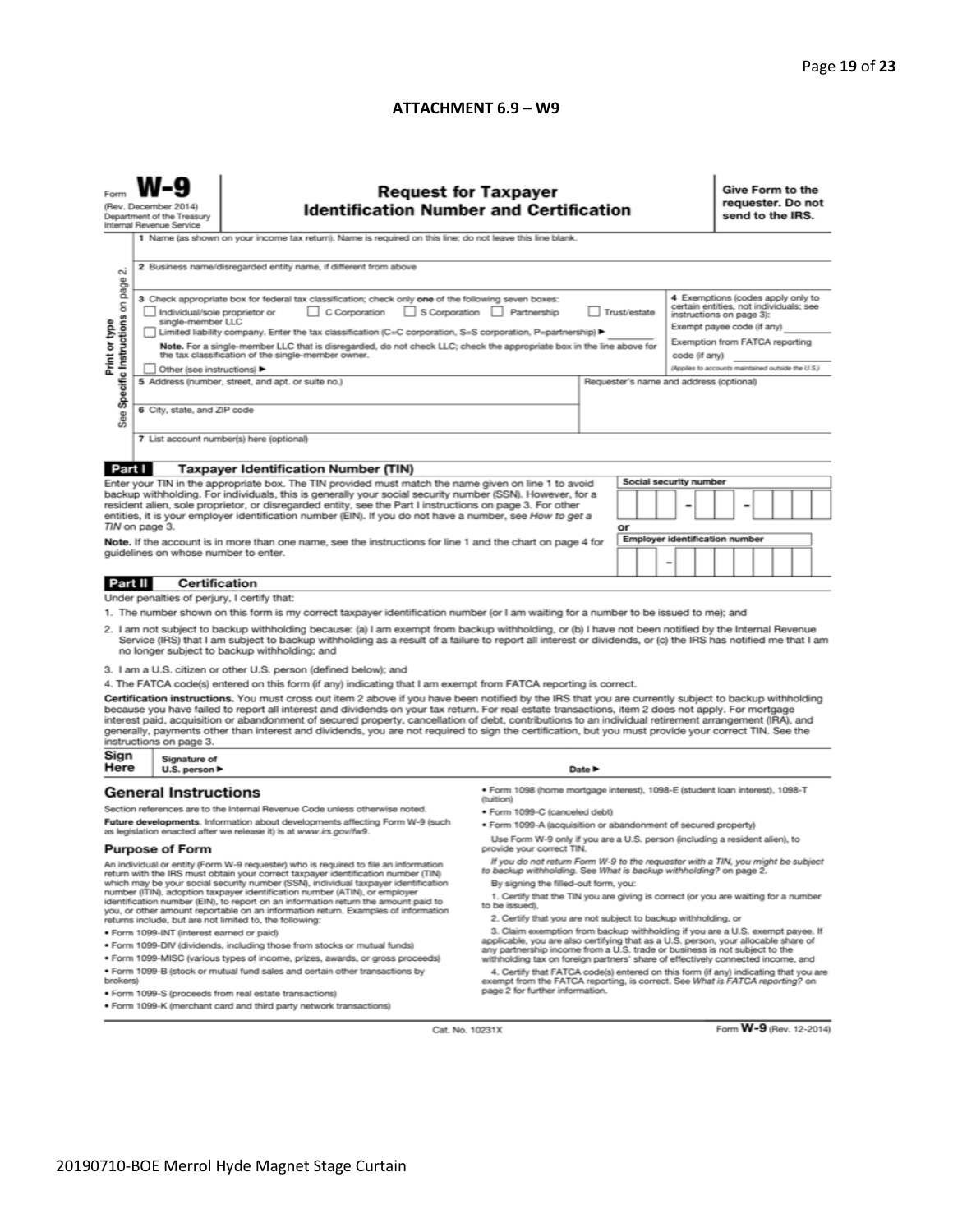# **ATTACHMENT 6.10 – Standard Terms & Conditions SUMNER COUNTY BOARD OF EDUCATION (SCS)**

#### **1. PREPARATION AND SUBMISSION OF BID.**

- **a.** Failure to examine any drawings**,** specifications, or instructions will be at the proposer's risk. Any deviation from the stated terms, conditions and specifications must be coordinated with and approved in writing by the SCS Purchasing Supervisor.
- **b.** RFP SUBMITTAL / SIGNATURE: Proposal shall give the full name and business address of the bidder. If the proposer is a corporation, the name shall be stated as it is in the corporate charter. Proposals must be signed in ink by the proposer's authorized agent. Unsigned proposals will be rejected. Proposals are to be sealed and the outside of the envelope is to reference the RFP number. The person signing the proposal must show their title, and if requested by the institution, must furnish satisfactory proof of his or her authority to bind his or her company in contract. Proposer understands that by submitting a proposal with an authorized signature, it shall constitute an offer to SCS. Proposals must be typewritten or in ink; otherwise they may not be considered. Purchase orders will be issued to the firm name appearing on the W9. Electronic submissions via email, fax, etc. shall not be accepted.
- **c.** SCS is not responsible for any costs incurred by any vendor pursuant to the RFP. The vendor shall be responsible for all costs incurred in connection with the preparation and submission of its proposal.
- **d.** All proposers must be in compliance with T.C.A. § 62-6-119 at the time of proposal submission and provide evidence of compliance with the applicable provisions of the chapter before such proposal may be considered.
- **e.** Proposals are to be received in the location designated in the RFP no later than the specified date and time. Late submissions will NOT be opened or considered.
- **f.** No erasures permitted. Errors may be crossed out and corrections printed in ink or typewritten adjacent to error and must be initialed in ink by person signing the proposal.
- **g.** Specifications: Reference to available specifications shall be sufficient to make the terms of the specifications binding on the proposer. The use of the name of a manufacturer, or any special brand or make in describing an item does not restrict the proposer to that manufacturer or specific article, unless specifically stated. Comparable products of other manufacturers will be considered if proof of compatibility is contained in the proposal. Proposers are required to notify SCSs Purchasing Supervisor whenever specifications/procedures are not perceived to be fair and open. The articles on which the proposal is submitted must be equal or superior to that specified. Informative and Descriptive Literature: The proposer must show brand or trade names of the articles proposed, when applicable. It shall be the responsibility of the proposer, including proposer's whose product is referenced, to furnish with the proposer such specifications, catalog pages, brochures or other data as will provide an adequate basis for determining the quality and functional capabilities of the product offered. Failure to provide this data may be considered valid justification for rejection of proposer.
- **h.** Samples: Samples of items when called for, must be furnished free of expense, and if not destroyed will, upon proposer's request within ten (10) days of RFP opening, be returned at the proposer's expense. Each sample must be labeled with the proposer's name, manufacturer's brand name and number, RFP number and item reference.
- **i.** Time of Performance: The number of calendar days in which delivery is to be made after receipt of order shall be stated in the RFP and may be a factor in making an award, price notwithstanding. If no delivery time is stated in the bid, bidder agrees that delivery is to be made within two weeks (10 business days) of order.
- **j.** Transportation and delivery charges should be included in the price and be fully prepaid by the vendor to the destination specified in the RFP. Proposal prices shall include delivery of all items F.O.B. destination.
- **k.** New materials and supplies must be delivered unless otherwise specifically stated in the RFP.
- **l.** Alternate/multiple bids will not be considered unless specifically called for in the RFP.
- **m.** Only proposals submitted on RFP forms furnished by SCS will be considered.
- n. By signing this RFP where indicated, the proposer agrees to strictly abide by all local, state and federal statutes and regulations. The proposer further certifies that this proposer is made without collusion or fraud.
- **o.** Error in Proposal. In case of error in the extension of prices in the proposal, the unit price will govern. Late submissions will NOT be opened or considered. Proposers are cautioned to verify their proposals before submission, as amendments received after the ITB deadline will not be considered. No proposals shall be altered, amended or withdrawn after opening. After proposal opening, a proposer may withdraw a proposal only when there is obvious clerical error such as a misplaced decimal point, or when enforcement of the proposal would impose unconscionable hardship due to an error in the proposal resulting in a quotation substantially below the other proposals received. Proposal withdrawals will be considered only upon written request of the proposer.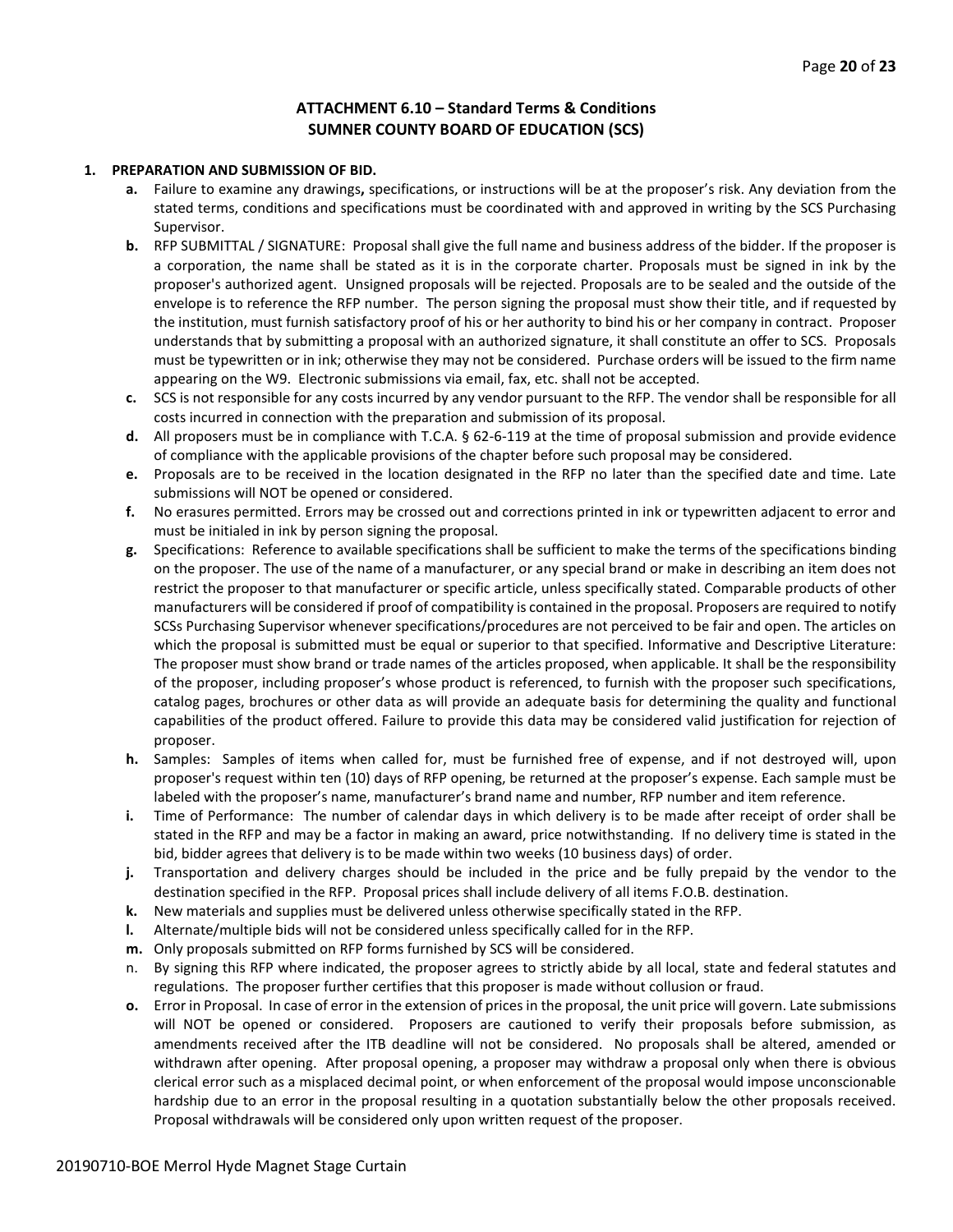- **2. OPEN RECORDS.** In order to comply with the provisions of the Tennessee Open Records Act, all proposals will be publicly opened and are subject to public inspection after the award upon written request. Proposers may be present at ITB opening. Summary information will be posted the SCS website, www.sumnerschools.org under the Invitation to Bid link.
- **3. ACCEPTANCE AND AWARD.** SCS reserves the right to reject any and all proposals and to waive any informality in proposals and, unless otherwise specified by the proposer to accept any item in the proposal. Action to reject all proposals shall be taken for unreasonably high prices, errors in the proposal documents, cessation of need, unavailability of funds, or any other reason approved by SCS.
	- a. Contracts and purchases will be made with the lowest, responsive, responsible, qualified proposer. The quality of the articles to be supplied, their conformity with the specifications, their suitability to the requirements of the Institution, cash discount offered, and the delivery terms will be taken into consideration.
	- b. Any deviation from these stated terms, specifications and conditions must be coordinated with and approved in writing by the Purchasing Supervisor.
	- c. Prices quoted on the response (if any) are to be considered firm and binding until the said equipment, supplies or services are in the possession of SCS.
	- d. SCS reserves the right to order more or less than the quantity listed in the proposal.
	- e. If a proposer fails to state a time within which a proposal must be accepted, it is understood and agreed that SCS shall have ninety (90) days to accept.
	- f. No purchase or contract is authorized or valid until the issuance of a SCS purchase order in accordance with SCS policy. No SCS employee is authorized to purchase equipment, supplies or services prior to the issuance of such a purchase order.
	- g. The contract may not be assigned without written SCS consent.
	- h. If the appropriate space is marked on the ITB, other Institutions (such as State, Local and/or Public Agencies) may purchase off the contract during the same period as SCS.
	- i. The awarded proposer will be required to post a performance and payment bond in the amount of 25% of the contract price if it exceeds \$100,000 as stated by T.C.A. §12-4-201.
	- j. If the project cost is in excess of \$25,000 a performance bond must be secured by the requesting part in an amount equal to the market improvement value.
- **4. PAYMENT**. Payment terms must be specified in the proposal, including any discounts for early payment. Partial payments will not be approved unless justification for such payment can be shown. Terms will be NET 30 days. Payment will not be made until the conditions and specifications of the RFP are inspected and approved as conforming by persons appointed by SCS.
- **5. DEFAULT OF SELECTED VENDOR.** In case of vendor default, SCS may procure the articles or services from other sources and hold the defaulting vendor responsible for any resulting cost. If the awarded vendor violates any terms of their response, the contract, SCS policy or any law, they may be disqualified from proposing for a period of two years for minor violations or longer for major violations. Proposals from disqualified proposers will not be accepted during the period of disqualification.
- **6. INSPECTION OF PURCHASES.** Articles received which are not equivalent will not be accepted and will be picked up by the vendor or returned to vendor, shipping charges collect. SCS shall have a reasonable period in which to inspect and accept or reject materials without liability. If necessity requires SCS to use nonconforming materials, an appropriate reduction in payment may be made.
- **7. TAXES.** SCS is tax exempt; do not include taxes in quotation. Vendors making improvements or additions to or performing repair work on real property for SCS are liable for any applicable sales or use tax on tangible personal property used in connection with the contract or furnished to vendors by the state for use under the contract.
- **8. NONDISCRIMINATION.** SCS is an equal opportunity employer. SCS and bidder agree to comply with Titles VI and VII of the Civil Rights Act of 1964, Title IX of the Education Amendments of 1972, Section 504 of the Rehabilitation Act of 1973, Executive Order 11,246, the Americans with Disabilities Act of 1990 and the related regulations to each. Each party assures that it will not discriminate against any individual including, but not limited to employees or applicants for employment and/or students, because of race, religion, creed, color, sex, age, disability, veteran status or national origin. In the event that any claims should arise with regards to violations of any such local, state or federal law, statues, rule or regulations, the vendor will indemnify and hold SCS harmless for any damages, including court costs or attorney fees, which might be incurred.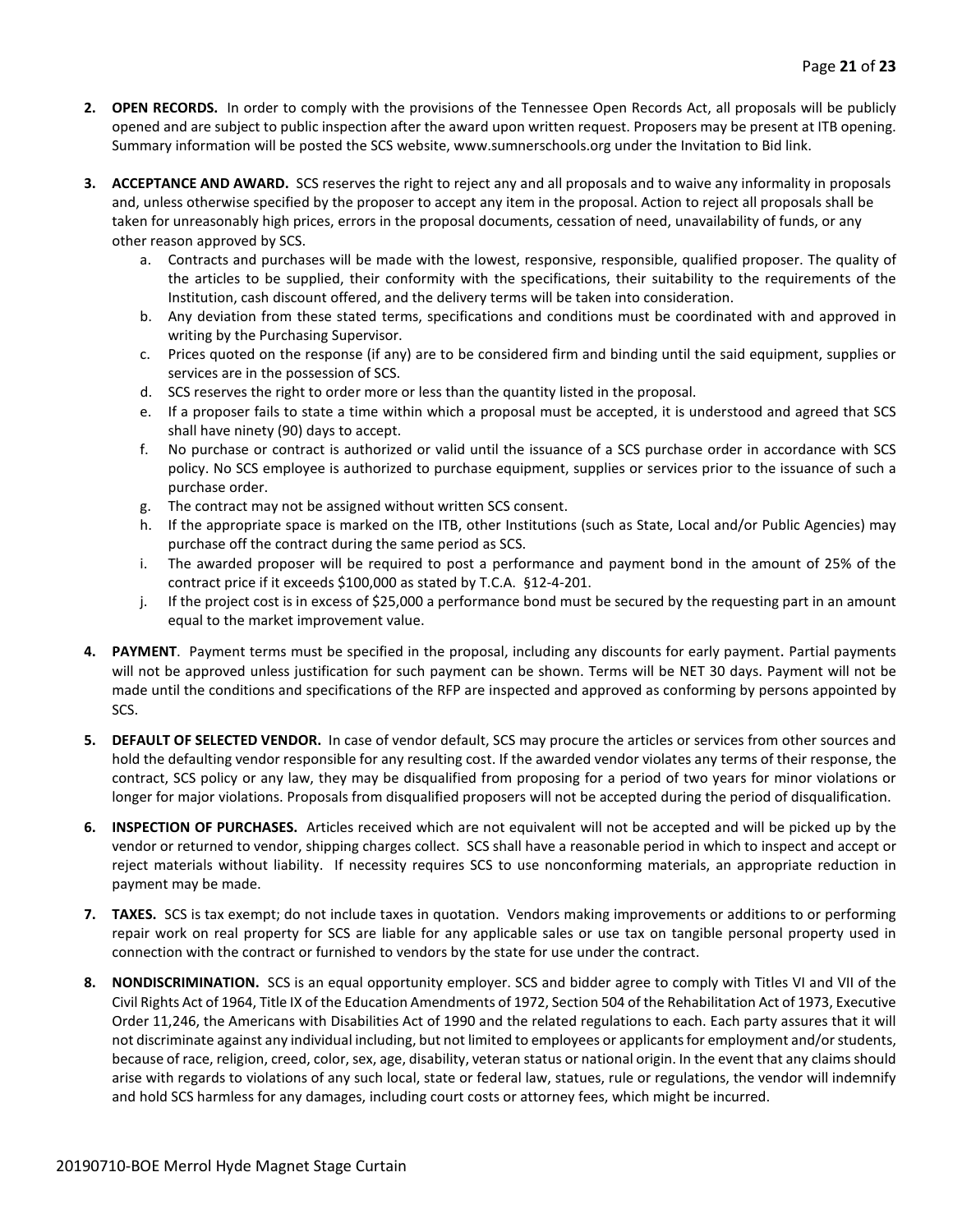- **9. PROHIBITIONS/NO VENDOR CONTRACT FORM.** Acceptance of gifts from vendors is prohibited. T.C.A. §12-4-106. The contract documents for purchase under this RFP shall consist of the successful proposer's bid and SCSs purchase order. **The proposer may request exceptions to terms and conditions and/or request SCS to accept other terms and conditions by means of subsequent documents such as invoices, warranty agreements, license agreements, etc. All subsequent document shall be open to revision for impermissible language. SCS reserves the right to render the proposal unresponsive and subject the proposal to rejection if successful terms cannot be negotiated.**
- **10. PROHIBITION ON HIRING ILLEGAL IMMIGRANTS.** Tennessee Public Chapter No. 878 of 2006, T.C.A. §12-3-309, requires that Contractor attest in writing that Contractor will not knowingly utilize the services of illegal immigrants in the performance of this Contract and will not knowingly utilize the services of any subcontractor, if permitted under this Contract, who will utilize the services of illegal immigrants in the performance of this Contract. The attestation shall be made on the form, Attestation re Personnel Used in Contract Performance ("the Attestation"), which is attached and hereby incorporated by this reference.
- **11. SALES AND USE TAX.** Before the Purchase Order/Contract resulting from this RFP/RFQ is signed, the apparent successful proposer must be registered with the Department of Revenue for the collection of Tennessee sales and use tax as required by T.C.A. §12-3-306.
- **12. ASSIGNMENT.** Neither the vendor nor SCS may assign this agreement without prior written consent of the other party.
- **13. LIABILITIES.** The vendor shall indemnify SCS against liability for any suits, actions or claims of any character arising from or relating to the performance under this agreement by the vendor or its subcontractors. SCS has no obligation for the payment of any judgement or the settlement of any claim made against the vendor or its subcontractors as a result of obligations under this contract.
- **14. APPLICABLE LAW.** Any contract shall be interpreted under the laws and statutes of the State of Tennessee. SCS does not enter into contracts which provide for mediation or arbitration. Any action arising from any contract made from this RFP shall be brought in the state courts in Sumner County, TN or in the United States Federal District Court for the Middle District of Tennessee.

Additionally, it is a violation of state statutes to purchase materials, supplies, services or any other item from a vendor that is a commissioner, official, employee or board member that has any financial or beneficial interest in such transaction, T.C.A. §12-4-101.

- **15. FUNDS**. The Proposer understands and accepts the non-appropriation of funds provision of SCS.
- **16. DATA PRIVACY AND SECURITY**. Personal Information (PI) includes but is not limited to that information protected by HIPAA, the HITECH Act, FERPA, or Gramm-Leach-Bliley) or such information which would allow a third party to gain access to the personal, medical or financial records of any of any party. Vendor represents and warrants that its collection, access, use, storage, disposal and disclosure of PI complies with all applicable federal and state privacy and data protection laws. Vendor represents and warrants that Vendor will maintain compliance with the SSAE 16 standard, and shall undertake any audits and risk assessments Vendor deems necessary to maintain compliance with SSAE16. If PI provided by SCS to Vendor is subject to FERPA. Vendor agrees that in its handling of FERPA data it will perform as a school official as that term is defined by FERPA regulations. Vendor acknowledges that its improper disclosure or re-disclosure of PI covered by FERPA may, under certain circumstances, result in Vendor's exclusion from eligibility to contract with SCS for at least five (5) years. Vendor shall provide SCS with the name and contact information for an employee of Vendor who shall serve as SCS's primary security contact and shall be available to assist Customer twenty-four (24) hours per day, seven (7) days per week as a contact in resolving obligations associated with any security incident in which it is reasonably suspected that there has been a breach of information security. Vendor shall immediately mitigate or resolve any Security Incident, at Vendor's expense and in accordance with applicable privacy rights, laws, regulations and standards. Vendor shall reimburse SCS for actual costs incurred by SCS in responding to, and mitigating damages caused by, any Security Incident, including all costs of notice and/or remediation incurred under applicable law as a result of the Security Incident.
- **17. IRAN DIVESTMENT ACT.** By submission of this proposal, each proposer and each person signing on behalf of any proposer certified, and in the case of a joint proposal, each party thereto certifies as to its own organization, under penalty of perjury, that to the best of its knowledge and belief that each proposer is not on the list created pursuant to T.C.A. §12-12- 106.

#### 20190710-BOE Merrol Hyde Magnet Stage Curtain